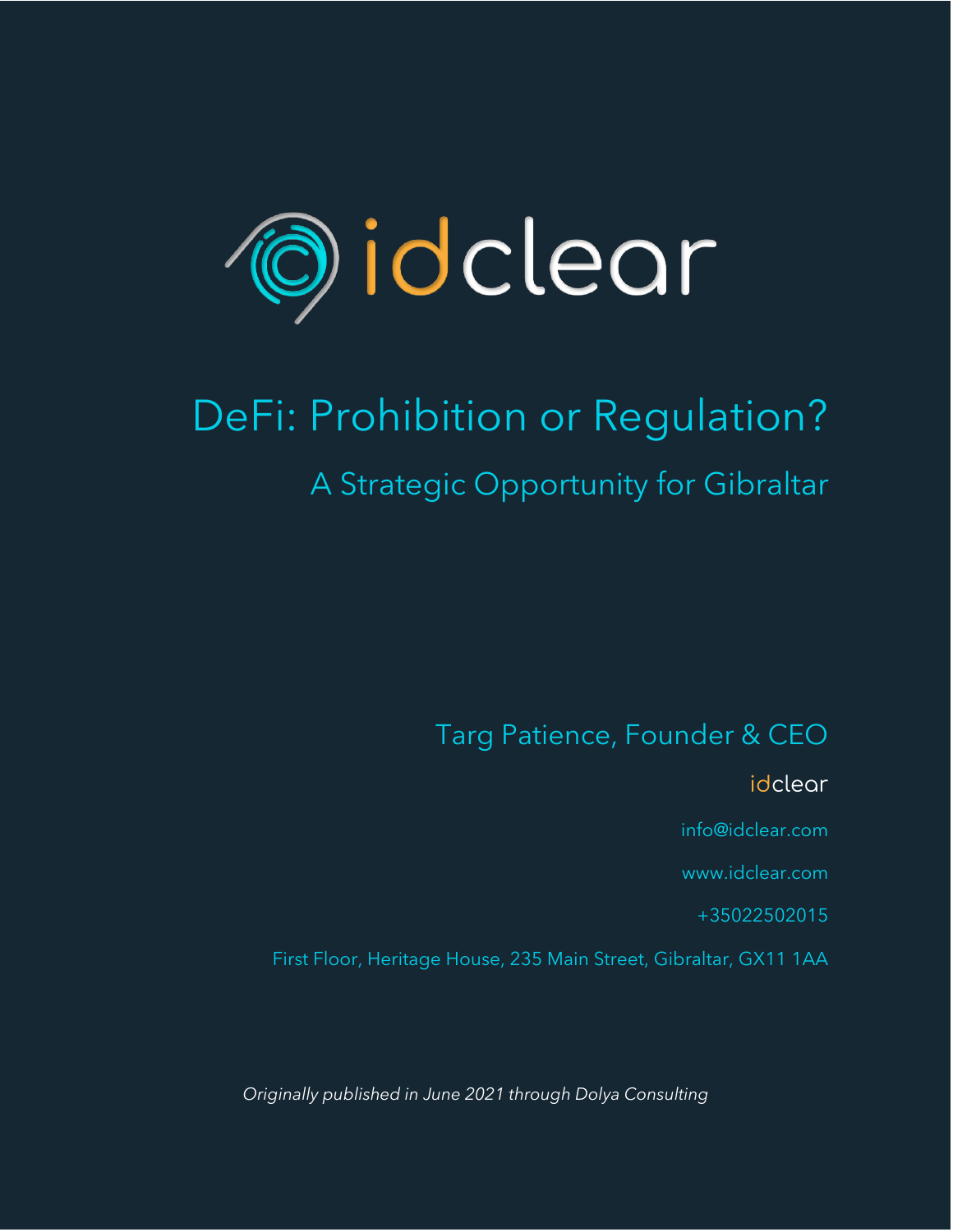

# <span id="page-1-0"></span>**Executive Summary**

Gibraltar, having been the first jurisdiction in the world to implement an effective DLT regulatory framework, benefits from a thriving DLT and blockchain industry and strong international reputation. DeFi, a more recent development in the space, threatens to disrupt global financial systems and markets. By replacing centralised infrastructures with autonomous algorithms, it delivers unprecedented operational and cost efficiencies and eliminates many engrained barriers to entry for financial inclusion. Whilst this may offer a lifeline to the world's 1.7 billion adults without access to banking or financial services, anonymity and freedom of participation also provide potential opportunities to fraudsters, terrorists, and criminals. Having grown to over \$81bn in value, the DeFi market has attracted attention and concern from authorities, who have proposed various regulatory developments that may threaten its very existence.

The European Commission published its draft Markets in Cryptoassets Regulation (MiCAR) in September 2020, as part of its Digital Finance Strategy, seeking to provide opportunities and growth, financial stability, and legal certainty. Most activities captured under MiCAR require prior regulatory authorisation and incorporation as a legal entity. This presents a significant problem to DeFi as, definitively, all activities are decentralised, largely supported by unincorporated communities of developers. Meanwhile, the Financial Action Task Force (FATF) has drafted guidance that could bring DeFi project developers within the scope of international anti-money laundering regulations. These proposed changes, requiring incorporation, registration, or authorisation of DeFi developers, seek to establish accountability. This is, ostensibly, so that regulators can protect the public from risks of loss, fraud, theft, or deception, and prevent financial systems from being used to facilitate other financial crimes. The regulatory approaches adopted, however, attempt to force DeFi into traditional structures of oversight and control that are wholly inappropriate.

This document proposes that DeFi can be more constructively and effectively regulated, based on established regulatory precedents. These include the Gibraltar DLT Framework, OECD regulatory principles for innovation, certain controls introduced for automated algorithmic trading under MiFID II, and aspects of the FATF Recommendations. It is proposed that, through innovations in DLT market infrastructure and regulation, Gibraltar can pioneer a framework that provides regulatory certainty for developers, and a viable opportunity to recognise compliant DeFi solutions without stifling innovation. This introduces the concept of authorised and regulated entities who evaluate, test, document and approve DeFi applications ('DeFi Evaluators'), and those who would implement and conduct relevant regulatory processes on behalf of DeFi ecosystems as third parties ('AML Infrastructures'). This is a unique and timely opportunity, through which Gibraltar could realise significant economic, social, and strategic benefits, whilst providing instrumental support to the ongoing innovation and mass adoption of global, compliant Decentralised Finance.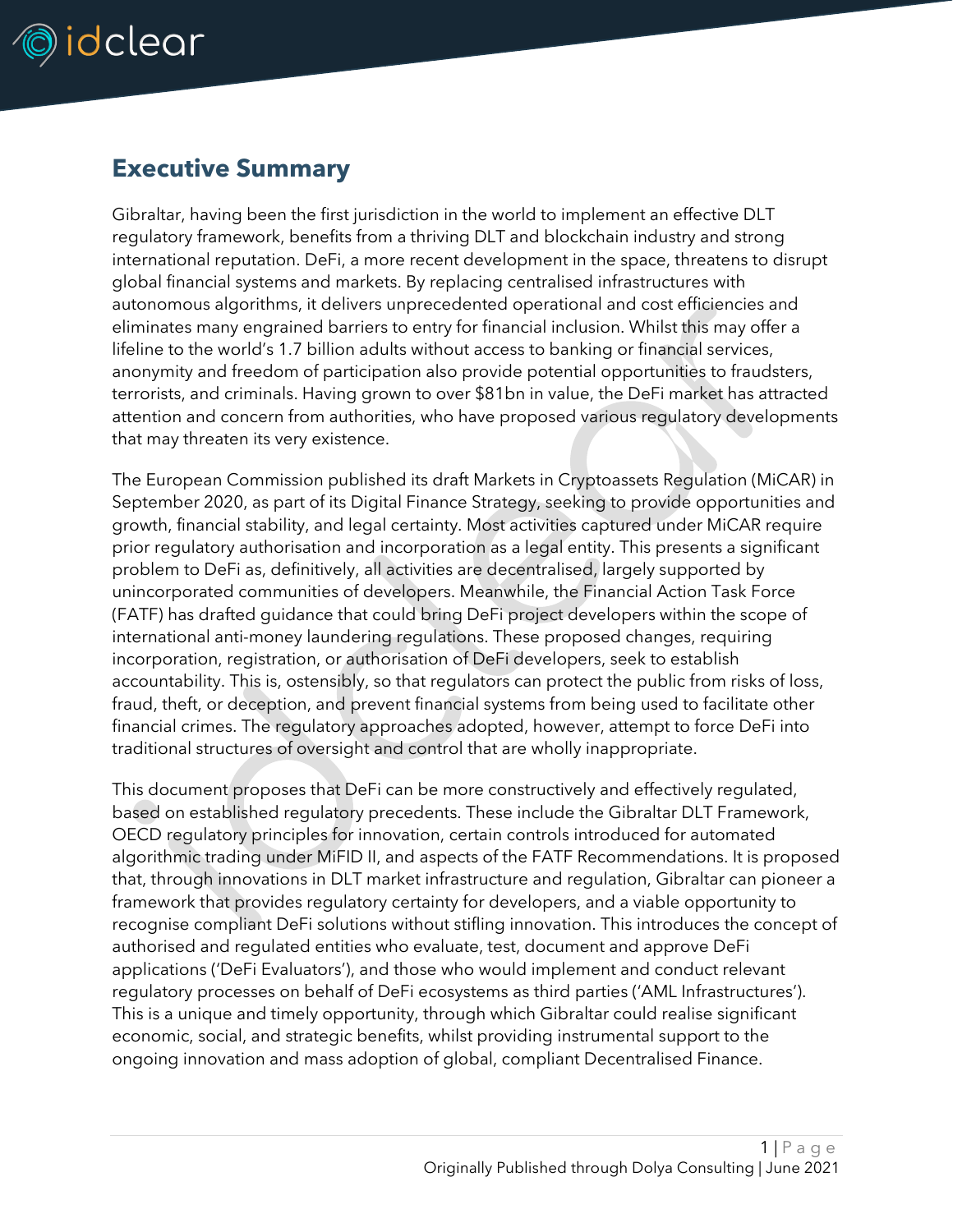

# **Contents**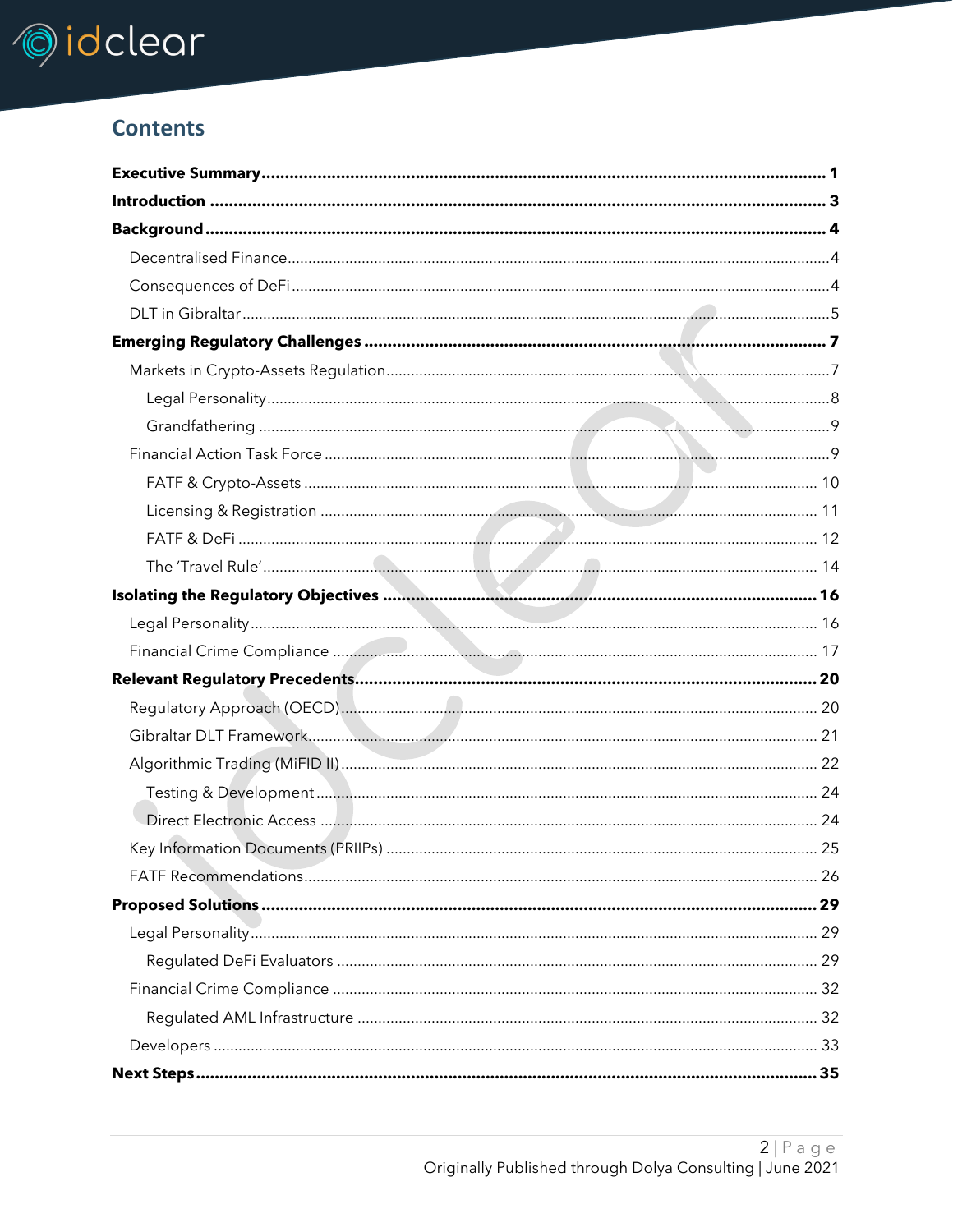

# <span id="page-3-0"></span>**Introduction**

This document has been drafted to present and discuss concepts for a regulatory approach that may be of material strategic and economic benefit to Gibraltar and its stakeholders; namely a viable pathway to compliance for Decentralised Finance (DeFi) protocols and applications, in the context of ongoing international regulatory developments, through innovations in Distributed Ledger Technology (DLT) market infrastructure and associated regulation within the jurisdiction.

The following sections assess the emerging regulatory challenges to DeFi, examine their core underlying objectives, reflect on approaches to regulation and innovation, and explore certain relevant regulatory precedents, before finally introducing a number of proposed concepts as a solution to these complex collective challenges.

Certain sections provide introductory summaries and explanations of topics with which some readers will already be familiar. Please do not feel compelled to read anything other than that which interests or informs. The table of contents on the preceding page can be used to navigate to the various sections and topics addressed throughout.

*Please note that nothing contained in this document is intended as, nor should be relied on or used as, legal advice.*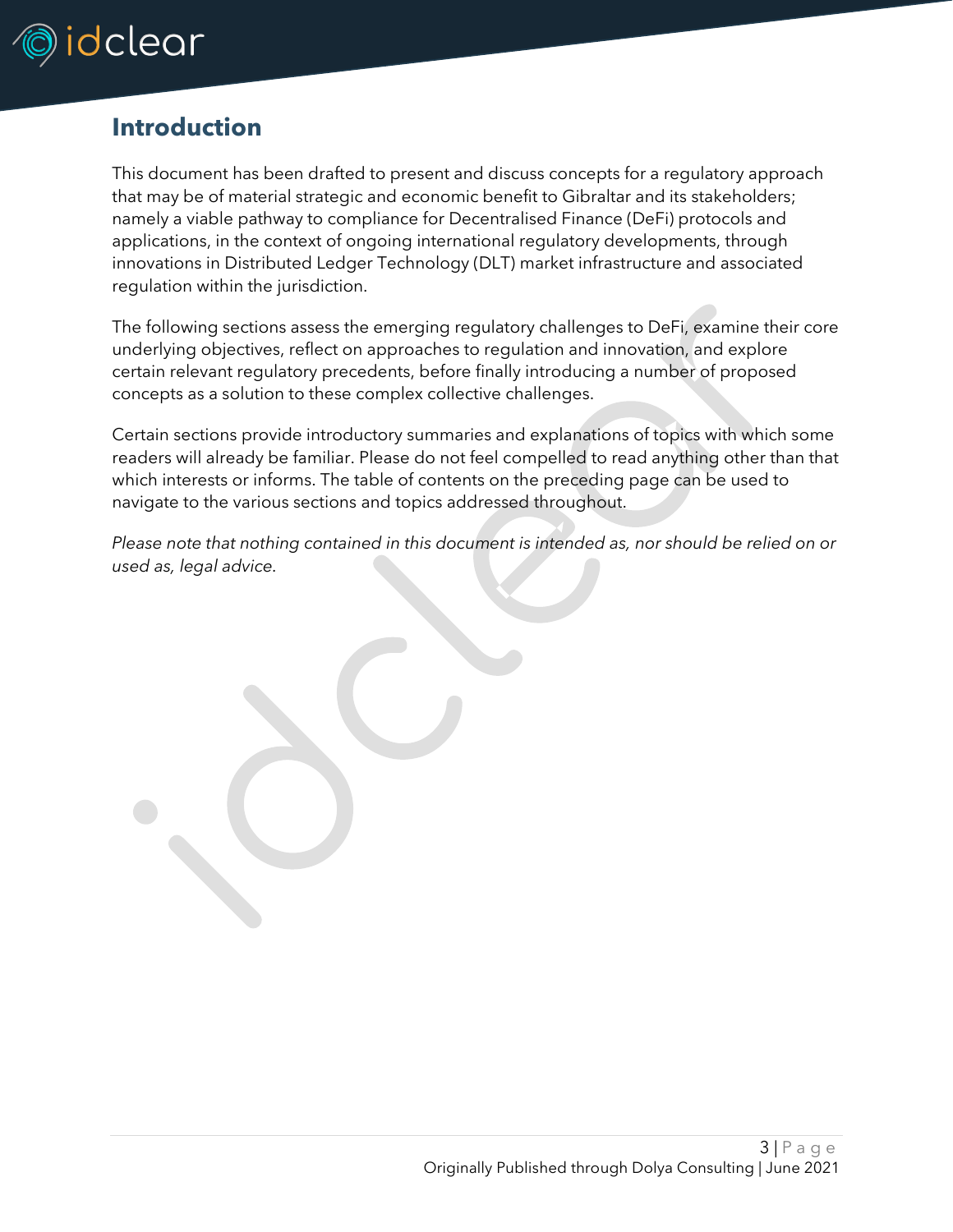

# <span id="page-4-0"></span>**Background**

## <span id="page-4-1"></span>Decentralised Finance

DeFi refers to a type of financial infrastructure that does not rely on any centralised institution or authority, such as a bank or trading venue. Lending, borrowing, exchange and trading of assets are conducted on an automated, peer-to-peer basis using DLT, blockchain and 'smart contracts'. Smart contracts are computer programs or algorithms that operate on and interact with specific blockchain protocols, which automatically execute according to pre-determined rules when specific conditions are met. Smart contracts are encoded on the blockchain so that anybody with the relevant knowledge and capabilities can directly review their code and conditions. Decentralised Applications (DApps) are websites or applications that, unlike smart contracts, do not exist directly on the blockchain, but are required to interact with it; essentially, a DApp allows users to communicate with smart contracts, which in turn interact with the blockchain. Decentralised Exchanges (DEXs) are a category of DApp that facilitate trades and transactions in a decentralised and non-custodial manner, with participants' assets held in personal blockchain wallets.

Defining the term DeFi, and by extension DApps, remains the source of some controversy, however, occasionally falling prey to cyclical semantic, philosophical, and technical debates<sup>1</sup>. For the avoidance of doubt, therefore, DeFi, as referenced throughout this document, is intended to mean any "*ecosystem comprised of applications built on distributed ledger*  [technology (DLT)]*, for the facilitation of permissionless financial services<sup>2</sup>* ", operating autonomously according to pre-defined rules, with no single person or authority capable of nor responsible for making changes or otherwise exerting control or governance over its functions.

## <span id="page-4-2"></span>Consequences of DeFi

DeFi has the potential to radically disrupt both the structure and nature of global financial systems and markets, eschewing the need for centralised legacy infrastructures. Many complex operational processes, traditionally undertaken by a multitude of inefficient and costly intermediary institutions, can instead be performed by autonomous algorithms, running on distributed networks of internet-connected devices. Transactions executed according to predetermined rules, confirmed using cryptographic consensus, and immutably recorded on blockchains generate far lower costs, with greater efficiency and transparency. Even more significant, however, is the potential to eliminate many entrenched barriers to entry to the financial system, based on wealth, status, and geography.

'Financial inclusion', recognised as key to reducing poverty and boosting prosperity, simply means that "*individuals and businesses have access to useful and affordable financial products and services that meet their needs – transactions, payments, savings, credit and insurance –*

<sup>1</sup> <https://101blockchains.com/cedefi-vs-defi/>

<sup>2</sup><https://philippsandner.medium.com/decentralized-finance-defi-what-do-you-need-to-know-9cd5e8c2a48>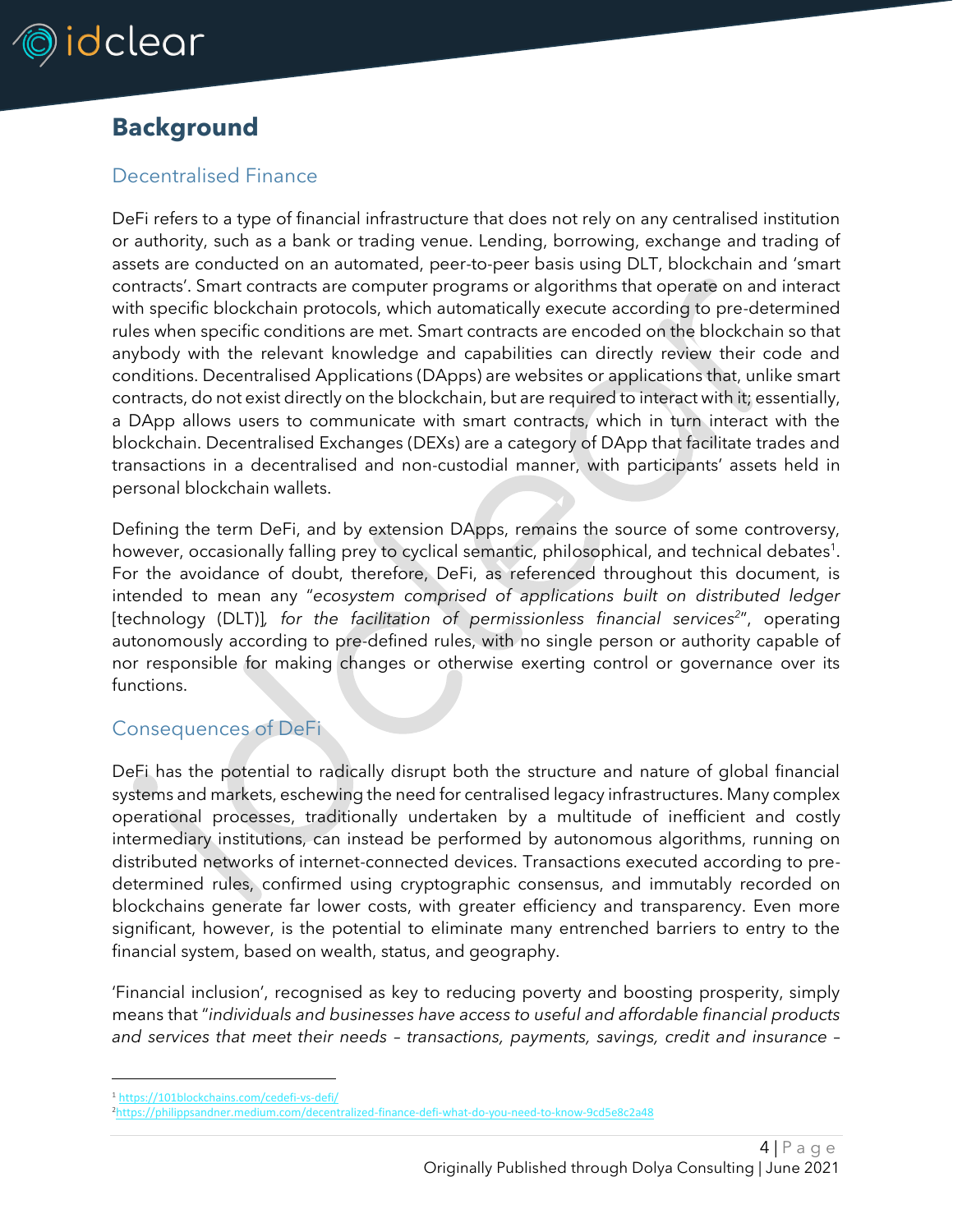

*delivered in a responsible and sustainable way*" 3 . Globally, an estimated 1.7 billion adults do not have access to a bank account or financial services, yet 25% of these – roughly 425 million people - do have mobile phones and internet access<sup>4</sup>. Unlike traditional financial systems, ostensibly anyone with an internet connection and the relevant understanding can access DeFi, with personal custody and control of cryptoassets, and equitable access to low-cost transfers, lending, borrowing, trading, and even insurance<sup>5</sup> . Accenture estimated in 2015 that "*including unbanked adults into the formal financial system* … *could generate an additional \$110 billion*" in annual revenues for banks <sup>6</sup> - revealing both the vast scale of financial exclusion, and the insidious cost of entry to our celebrated 'formal financial system' for the worlds poorest and most vulnerable people.

Use of DeFi expanded rapidly during 2020 and early 2021, as interest in DLT-based alternatives to traditional financial institutions and markets grew in availability, popularity, and value. According to a recent industry report<sup>7</sup>, the entire DeFi ecosystem held over \$81bn in value at the end of May 2021, demonstrating almost 30,000% growth since early 2019. Concurrently, attention from regulatory authorities has intensified, with growing concerns that, through DeFi, anonymous parties can construct and utilise remote systems to transmit substantial monetary value, without any of the financial crime controls, legal accountability and investor protections present in traditional financial systems and markets. Removal of any centralised authorities and barriers to entry is a double-edged sword, of course. This creates new, exploitable opportunities for fraudsters to swindle and steal, and for terrorists and other nefarious groups to fund illicit activities without detection or identification, all at the risk of detriment to wider society.

In predictable response to such concerns, a number of international regulatory developments have been proposed, the effects of which would either impose on DeFi and DApps many of the obligations and controls that apply to traditional financial institutions, or otherwise constructively proscribe them altogether.

## <span id="page-5-0"></span>DLT in Gibraltar

Gibraltar was highly responsive to the emerging DLT industry and markets<sup>8</sup>, having been the first jurisdiction in the world to implement an effective regulatory framework, which has since proven to be of material benefit to its economy and international significance. The Gibraltar Financial Services (Distributed Ledger Technology Providers) Regulations 2017<sup>9</sup> entered into force on 1<sup>st</sup> January 2018, based on nine core principles. Since coming into effect, the regulations require any firm carrying out by way of business, in or from Gibraltar, the use of DLT for storing or transmitting value belonging to others, to be authorised and licensed by the Gibraltar Financial Services Commission (GFSC), and subject to equivalent levels of oversight

<sup>3</sup> <https://www.worldbank.org/en/topic/financialinclusion>

<sup>4</sup> <https://globalfindex.worldbank.org/>

<sup>5</sup>[https://medium.com/@blockchain\\_simplified/decentralized-insurance-an-emerging-sector-in-defi-79bd84502cab](https://medium.com/@blockchain_simplified/decentralized-insurance-an-emerging-sector-in-defi-79bd84502cab)

<sup>6</sup>[https://www.accenture.com/us-en/\\_acnmedia/Accenture/Conversion-Assets/DotCom/Documents/Global/PDF/Dualpub\\_22/Accenture-billion](https://www.accenture.com/us-en/_acnmedia/Accenture/Conversion-Assets/DotCom/Documents/Global/PDF/Dualpub_22/Accenture-billion-reasons-bank-inclusively.pdf)[reasons-bank-inclusively.pdf](https://www.accenture.com/us-en/_acnmedia/Accenture/Conversion-Assets/DotCom/Documents/Global/PDF/Dualpub_22/Accenture-billion-reasons-bank-inclusively.pdf)

<sup>7</sup> <https://dappradar.com/blog/dapp-industry-overview-may-2021>

<sup>8</sup> <https://www.globallegalinsights.com/practice-areas/blockchain-laws-and-regulations/gibraltar>

<sup>9</sup><https://www.gibraltarlaws.gov.gi/legislations/financial-services-distributed-ledger-technology-providers-regulations-2017-4218>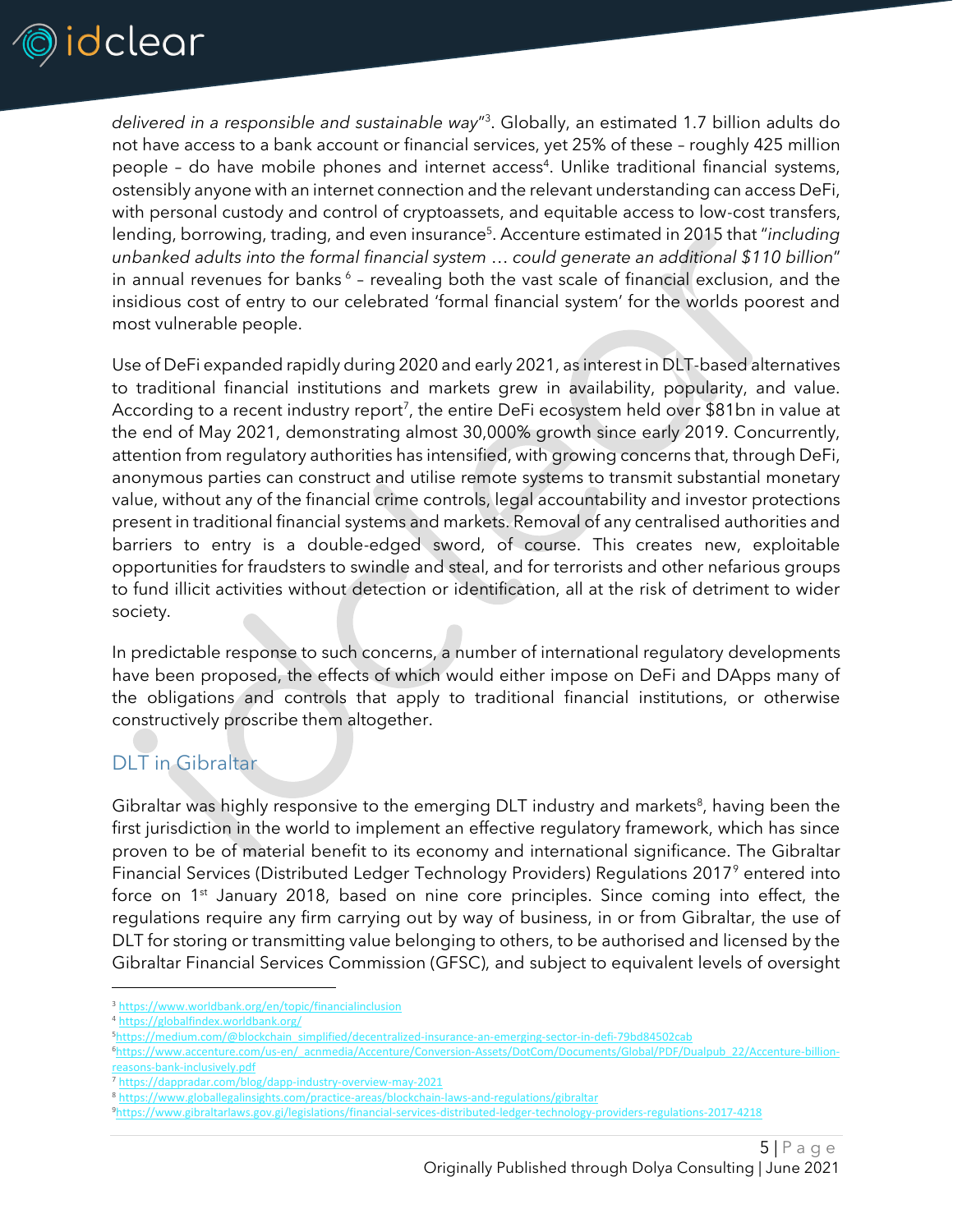

and enforcement as other regulated financial institutions. Though the original regulations have since been repealed by the Financial Services Act 2019<sup>10</sup>, and replaced by the Financial Services (Distributed Ledger Technology Providers) Regulations 2020<sup>11</sup>, the nine principles remain unchanged.

The nine principles are, broadly speaking, aligned to those at the core of European financial and capital markets legislation – such as the revised Markets in Financial Instruments Directive (MiFID II)<sup>12</sup> - and are substantiated by detailed regulatory guidance issued by the GFSC<sup>13</sup>, which is periodically updated, clarified, and refined. This highly principles-based approach has allowed the framework to evolve alongside DLT, its application and markets, whilst remaining aligned to the core regulatory and legislative intentions.

In the near future, a tenth principle relating to market integrity will be introduced<sup>14</sup>, which will further substantiate and differentiate from the second principle<sup>15</sup> - that a DLT Provider must pay due regard to the interests and needs of each and all its customers – under which market integrity is currently considered. Efforts are also underway, however, to consider further development and expansion of the Gibraltar regulatory framework to better align with the maturity of the DLT industry and ongoing international regulatory developments. The Gibraltar Association for New Technologies  $(GANT)^{16}$ , the industry association that represents finance, blockchain and DLT in the jurisdiction, intends to work closely with both policymakers and the private sector to support and inform this process.

<sup>10</sup> <https://www.gibraltarlaws.gov.gi/legislations/financial-services-act-2019-4690>

<sup>11</sup><https://www.gibraltarlaws.gov.gi/legislations/financial-services-distributed-ledger-technology-providers-regulations-2020-4774> 12Directive 2014/65/EU of the European Parliament and of the Council of 15 May 2014: [https://eur-lex.europa.eu/legal](https://eur-lex.europa.eu/legal-content/EN/TXT/PDF/?uri=CELEX:32014L0065&from=EN)[content/EN/TXT/PDF/?uri=CELEX:32014L0065&from=EN](https://eur-lex.europa.eu/legal-content/EN/TXT/PDF/?uri=CELEX:32014L0065&from=EN)

<sup>13</sup> <https://www.fsc.gi/downloads?section=19&type=0>

<sup>14</sup>[https://www.gibraltar.gov.gi/press-releases/working-group-convenes-to-deliver-10th-principle-of-gibraltars-dlt-regulatory-framework-](https://www.gibraltar.gov.gi/press-releases/working-group-convenes-to-deliver-10th-principle-of-gibraltars-dlt-regulatory-framework-442021-6591)[442021-6591](https://www.gibraltar.gov.gi/press-releases/working-group-convenes-to-deliver-10th-principle-of-gibraltars-dlt-regulatory-framework-442021-6591)

<sup>15</sup> For reference, all nine DLT Principles are summarised under '**Error! Reference source not found.**', later in this document. <sup>16</sup> <http://www.gibnew.tech/>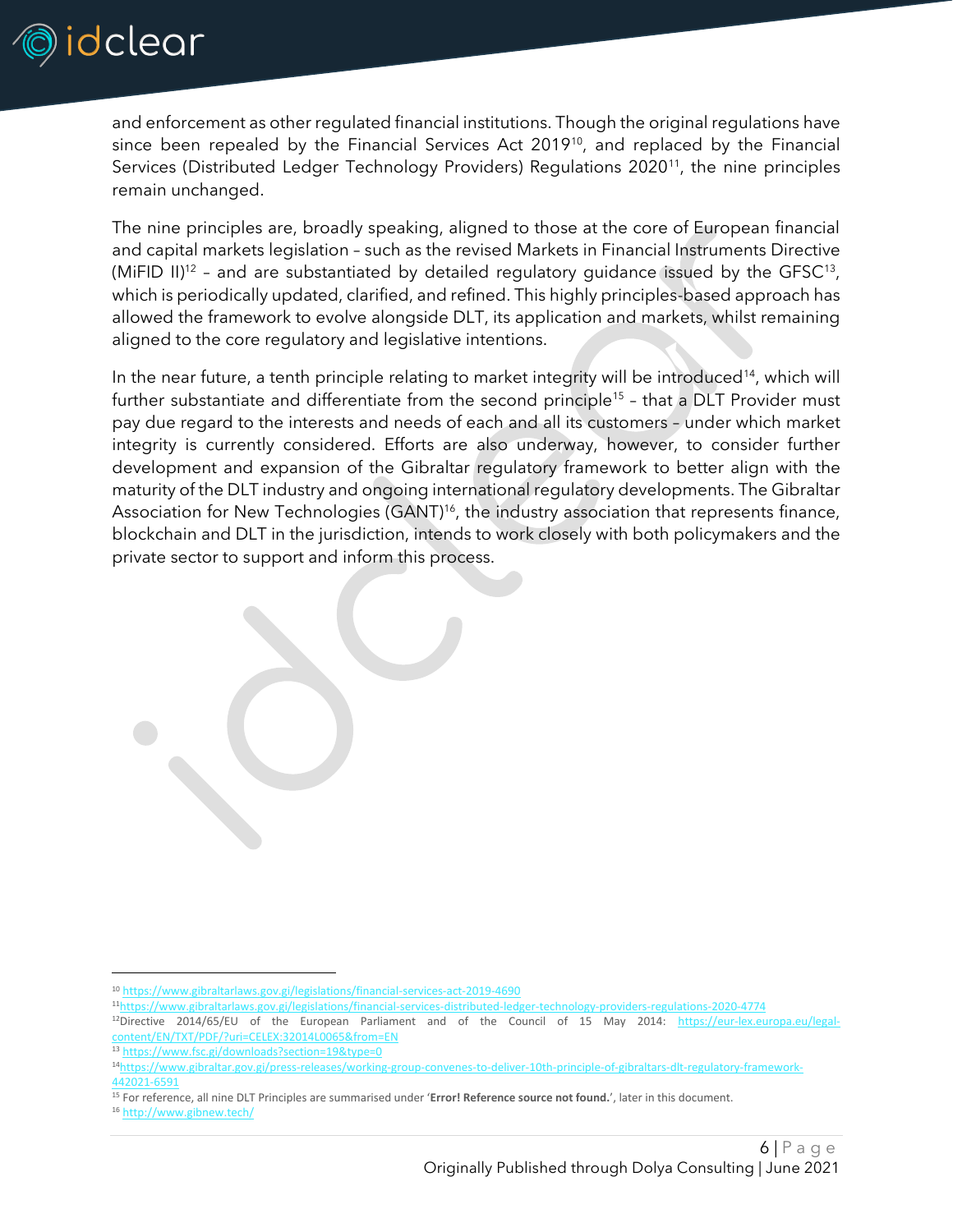

# <span id="page-7-0"></span>**Emerging Regulatory Challenges**

## <span id="page-7-1"></span>Markets in Crypto-Assets Regulation

On 24<sup>th</sup> September 2020, The European Commission published its draft Markets in Crypto Assets Regulation (MiCAR)<sup>17</sup> and supplementary Pilot Regime for DLT-based financial market infrastructures<sup>18</sup>, which both form part of Europe's wider Digital Finance Strategy<sup>19</sup>. This strategy aims to establish a liberal, sustainable crypto-asset ecosystem, in order to enhance Europe's competitiveness and innovation in the evolving financial industry, while continuing to mitigate any potential risks related to investor protection and financial crime. The intended outcome will be to provide more opportunities and growth while ensuring financial stability and legal certainty.

It is expected that the new European framework will enter into force by 2024 at the latest. As with other European financial regulations, there will be clear 'passporting' and 'third country' provisions, which introduce controls in respect of access by firms to EU-based customers and markets. Third country provisions will require EU recognition that the regulatory frameworks and enforcement of any third country are 'equivalent' to those in Europe.

MiCAR is intended to ultimately replace existing, fragmented national frameworks that regulate crypto-assets within the EU, and has a broad scope that covers any digital representation of value or rights which may be shared or stored electronically, using DLT or similar <sup>20</sup>. Crypto-assets that are already within the scope of existing financial services legislation, such as financial instruments, will not be additionally captured<sup>21</sup>. In seeking to address the multitude of different crypto-asset types that have emerged, MiCAR defines and regulates three specific categories:

- 1. **Asset-referenced tokens**: those that purport to maintain a stable value by referring to the value of several fiat currencies, one or several commodities, one or several crypto-assets, or a combination of such assets $22$ :
- 2. **E-money tokens**: those of which the main purpose is to be used as a means of exchange and that purport to maintain a stable value by referring to the value of a fiat currency that is legal tender $^{23}$ ; and
- 3. **Utility tokens**: those that are intended to provide digital access to a good or service, available on  $\mathsf{DLT},$  and are only accepted by the issuer of the token $^{24}.$

<sup>22</sup> Article 3, Definitions, 1.(3)

<sup>17</sup> <https://eur-lex.europa.eu/legal-content/EN/TXT/?uri=CELEX:52020PC0593>

<sup>18</sup> <https://eur-lex.europa.eu/legal-content/EN/TXT/?uri=CELEX:52020PC0594>

<sup>19</sup> [https://ec.europa.eu/commission/presscorner/detail/en/IP\\_20\\_1684](https://ec.europa.eu/commission/presscorner/detail/en/IP_20_1684)

<sup>20</sup> Article 3, Definitions, 1.(2)

<sup>&</sup>lt;sup>21</sup> Article 2, Scope, 2.

<sup>23</sup> Article 3, Definitions, 1.(3)

<sup>24</sup> Article 3, Definitions, 1.(5)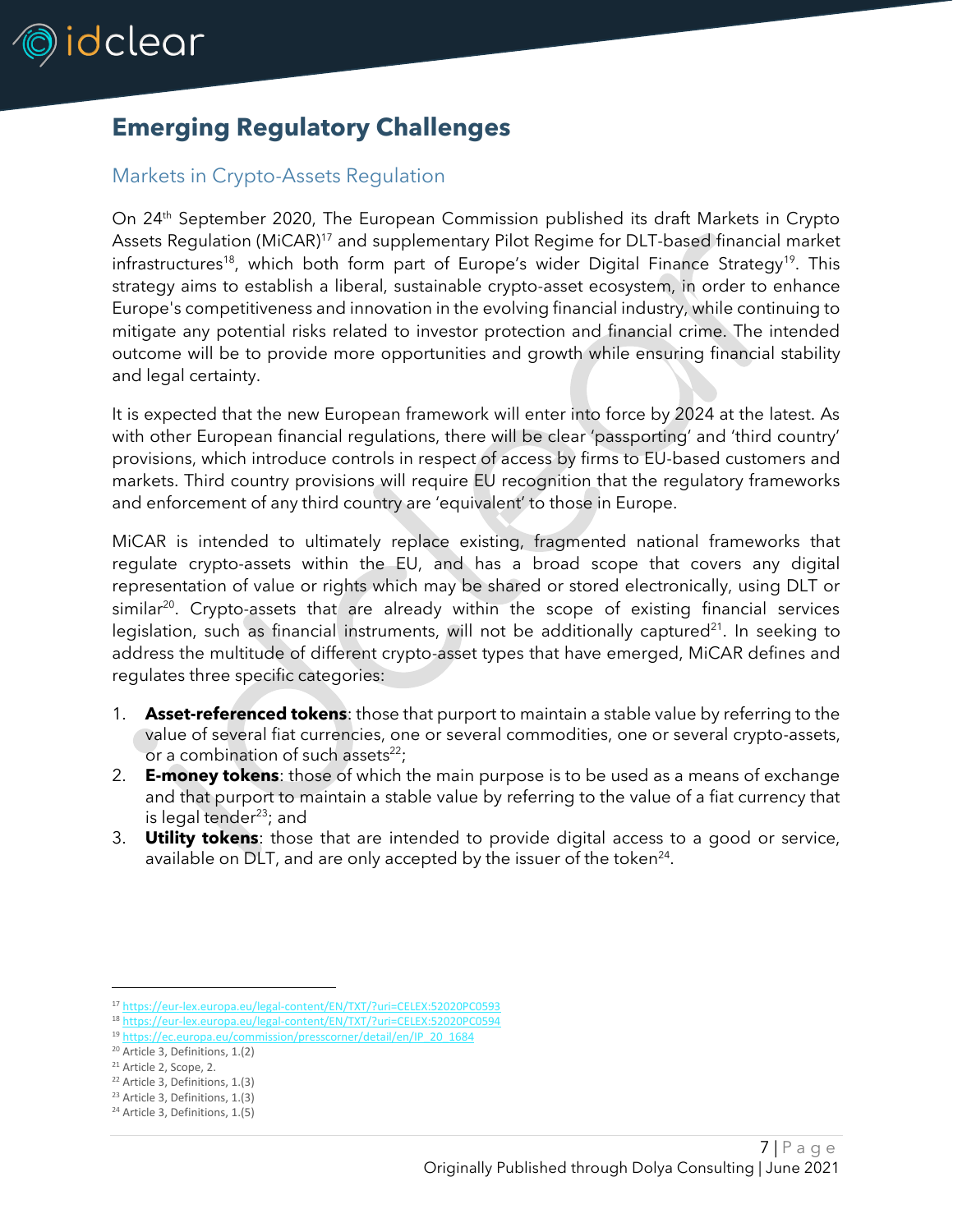

MiCAR will apply to any issuers of crypto-assets who offer these to third parties, and also to Crypto-Asset Service Providers (CASPs), being any person whose occupation or business is the provision of one or more of the following services to third parties on a professional basis $^{25}$ :

- 1. the custody and administration of crypto-assets on behalf of third parties;
- 2. the operation of a trading platform for crypto-assets;
- 3. the exchange of crypto-assets for fiat currency that is legal tender;
- 4. the exchange of crypto-assets for other crypto-assets;
- 5. the execution of orders for crypto-assets on behalf of third parties;
- 6. placing of crypto-assets;
- 7. the reception and transmission of orders for crypto-assets on behalf of third parties; and/or
- <span id="page-8-0"></span>8. providing advice on crypto-assets.

#### Legal Personality

Most of the activities captured under MiCAR require prior authorisation from a competent authority<sup>26</sup> of an EU Member State; there are very limited exceptions, and may only be granted to legal persons (i.e., legal entities):

- 1. **Asset-referenced token issuers:** Only legal entities that are established in the EU may be granted authorisation to offer asset-referenced tokens to the public and to seek their admission to trading on a trading platform $^{27}$ .
- 2. **E-money token issuers:** Only authorised credit institutions or 'electronic money institutions' (licensed under the E-Money Directive, 2009/110/EC) – either of which must be a legal entity - may offer e-money tokens to the public in the EU $^{28}$ .
- 3. **'Other' token issuers:** Only legal entities are permitted to issue utility tokens (or any other tokens that are neither asset-referenced nor e-money tokens)<sup>29</sup>.
- 4. **CASPs:** Only legal persons that have a registered office in a Member State of the EU may be granted authorisation as crypto-asset service providers $^{30}$ .

These requirements have been identified as presenting insurmountable challenges to DeFi projects – where issuance, or the performance of certain defined services of CASPs, is decentralised – as these are often supported by an unincorporated community of developers, without an identifiable 'issuer' or 'operator'. These issues were alluded to in a September, 2020 initial response to MiCAR by the International Association of Trusted Blockchain Applications<sup>31</sup> (INATBA), an industry body that was itself initiated by the European Commission:

*"Certain analyses suggest that, under the proposed regulation, novel and early-stage developing markets such as Decentralised Finance (DeFi) would likely no longer be accessible to Europe and her citizens."*

 $25$  Article 3, Definitions, 1.(8) and (9)

<sup>26</sup> <https://www.esma.europa.eu/rules-databases-library/eu-acts-and-national-competent-authorities>

<sup>&</sup>lt;sup>27</sup> Title III, Chapter 1, Article 15.1. and 15.2.

<sup>&</sup>lt;sup>28</sup> Title IV, Chapter 1, Article 43.1.

<sup>29</sup> Title II, Article 4.1.(a).

<sup>&</sup>lt;sup>30</sup> Title V, Chapter 1, Article 53.1.

<sup>31</sup> https://inatba.org/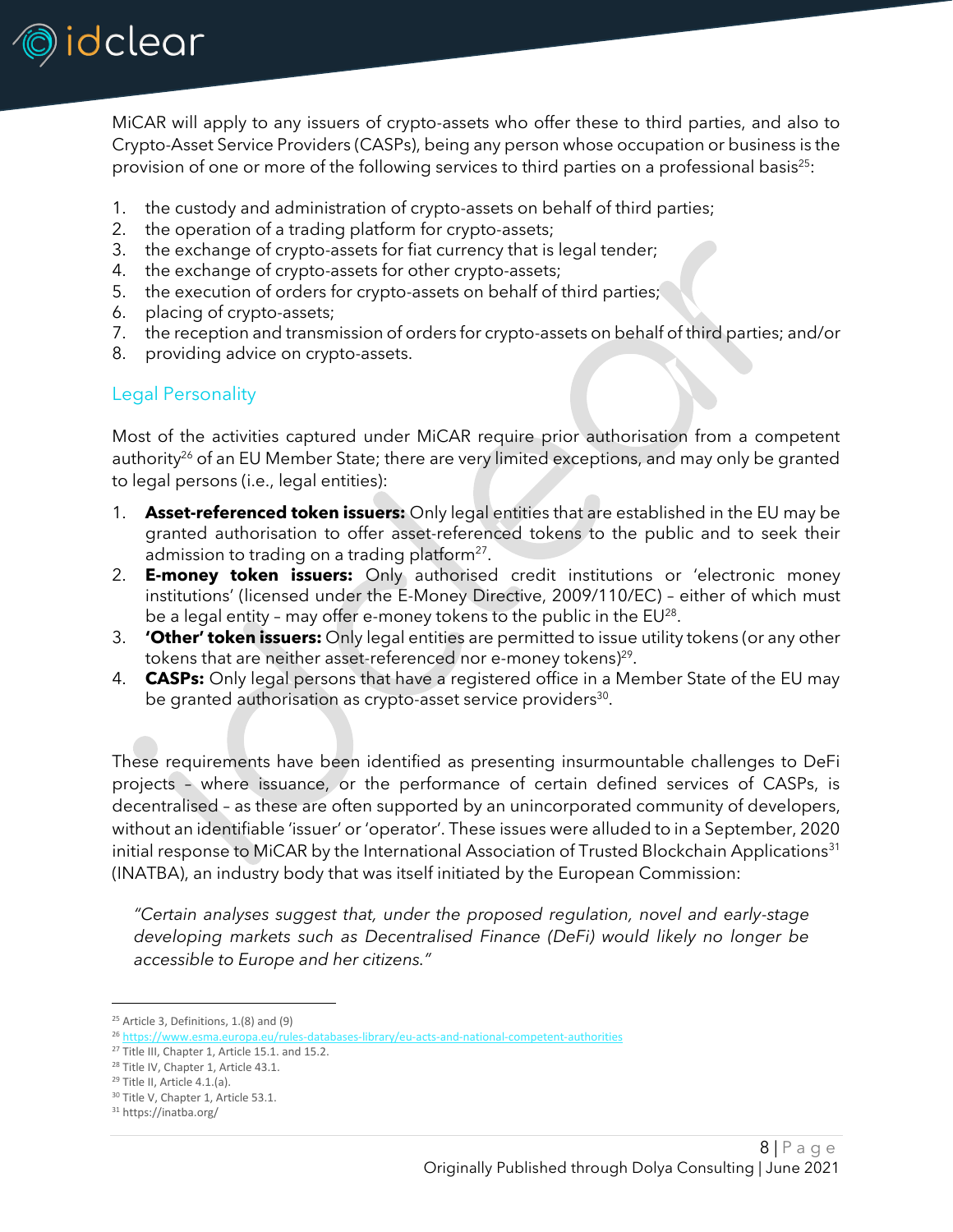

In March 2021, INATBA reiterated and expanded upon these concerns in a comprehensive report entitled 'Blockchain Ecosystem's Response to MiCA Regulation Proposal<sup>'32</sup>, which had been informed by a survey and series of stakeholder engagement sessions. The report notes a clear incompatibility of DeFi protocols and DApps with the centralised placing of liability; and whilst respondents broadly agreed that the DeFi market requires regulatory intervention, they believe that regulating developers would both disincentivise and slow innovation. The report specifically notes that DeFi often implements decentralised decision-making processes and automated operational mechanisms, making it difficult to determine who is in control and who might bear the liability for operations of a DeFi CASP.

The underlying problem with such a regulatory approach to DeFi is stated rather succinctly in the report, as follows:

*"The regulatory difficulties associated with DeFi originate in the fact that regulatory measures typically presuppose a point of reference upon which an obligation is imposed or a right grounded. This is sensible because it dramatically increases enforceability and legitimacy — if it is impossible to specify who is the subject of a right or obligation, as is true for decentralised networks, it is also impossible to justify and enforce it."*

#### <span id="page-9-0"></span>Grandfathering

Certain existing decentralised crypto-assets, other than asset-referenced and e-money tokens, may benefit from a grandfathering clause provided in Article 123 of the draft regulation, under which obligations on issuers outlined in Articles 4 to 14 of MiCAR will not apply to crypto-assets issued before it enters into force. Any future decentralised crypto-assets, however, would be unable to comply with MiCAR as drafted, meaning that CASPs would almost certainly be prohibited from admitting them to trading or allowing them to be transacted.

## <span id="page-9-1"></span>Financial Action Task Force

Formed at the Paris G-7 summit in 1989, the Financial Action Task Force (FATF)<sup>33</sup> has been part of an ongoing effort to strengthen anti-money laundering and anti-terrorist financing practices around the world. It is an inter-governmental body that sets international standards which aim to ensure that financial systems and the broader global economy are protected from threats related to money laundering, organised crime, corruption, terrorism, and the proliferation of weapons of mass destruction (collectively abbreviated as 'AML/CFT' or 'AML/CFTP'). These standards include prescriptive preventative measures that must be adopted, such as the performance of risk-based due diligence, monitoring of transactions, and the reporting of suspicious activities to legal authorities.

More than 200 countries and jurisdictions are committed to implementing the FATF's 40 Recommendations into local law; this includes Gibraltar, whose AML/CFTP framework includes

<sup>32</sup><https://inatba.org/wp-content/uploads/2021/03/2021-02-Blockchain-Ecosystems-Response-to-MiCA-Regulation-Proposal-Final.pdf> <sup>33</sup> <https://www.fatf-gafi.org/about/>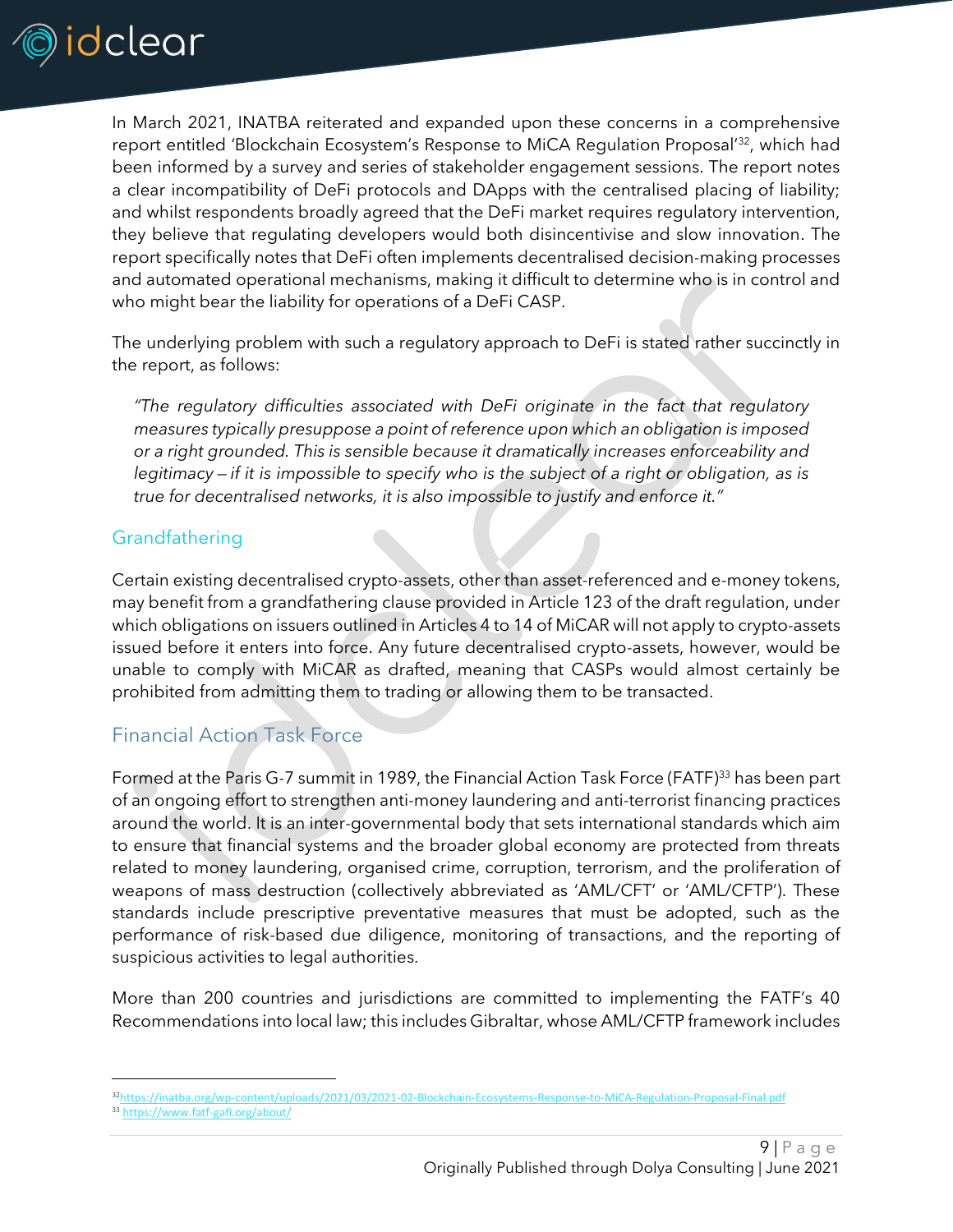

the Proceeds of Crime Act 2015<sup>34</sup>, the Terrorism Act 2018<sup>35</sup>, the Sanctions Act 2019<sup>36</sup>, the European Freezing Orders and Confiscation Orders (Amendment etc) (EU Exit) Regulations  $2020^{37}$ , and the European Investigation Order (Amendment etc) (EU Exit) Regulations  $2020^{38}$ ; these are further substantiated by detailed guidance from the various competent authorities; the GFSC, Office of Fair Trading (OFT) and the Gibraltar Gaming Commissioner. Any countries or jurisdictions that fail to legally implement and adequately enforce the FATF Recommendations are listed as 'Non-Cooperative Countries or Territories' (NCCTs) on what is commonly referred to as the 'FATF Blacklist', with damaging economic consequences arising from barriers to international banking, trade and foreign investment.

#### <span id="page-10-0"></span>FATF & Crypto-Assets

The relevance of FATF Standards to crypto-assets, and more recently DeFi, has evolved gradually over several years. An initial report<sup>39</sup> outlining the potential AML/CFTP risks of 'virtual currencies' was published by FATF in June 2014, which established a conceptual framework of key definitions intended as a basis for further policy development. This was followed in June 2015 by the first FATF guidance<sup>40</sup> on a risk-based approach for 'virtual currency payment products and services (VCPPS)', which focused specifically on points of intersection between 'virtual currencies' and the regulated financial system, and in particular 'convertible virtual currency exchangers'. In July 2018, a FATF report<sup>41</sup> was presented to the G20 Finance Ministers and Central Bank Governors' meeting in Buenos Aires, at which attendees "*recognised the real and growing money laundering and terrorist financing risks from crypto-assets and the urgency of action to address these risks*" *42* .

The report outlined FATF's work on 'virtual currencies/crypto assets', their views on the associated risks, and the evolution and revision of global standards and guidance. Then, in October 2018, the FATF updated its Standards<sup>43</sup> to clarify their application to 'virtual assets and virtual asset service providers' and added these as new definitions to the FATF Glossary. This was followed in June 2019 by updated guidance<sup>44</sup> for a risk-based approach to 'virtual assets and Virtual Asset Service Providers (VASPs)', which addressed how virtual assets activities, VASPs and other entities (including banks and broker-dealers) fall within the scope of the virtual asset Recommendations, and how countries and competent authorities should apply the Recommendations in the context of virtual assets or VASPs.

<sup>40</sup> <https://www.fatf-gafi.org/media/fatf/documents/reports/Guidance-RBA-Virtual-Currencies.pdf>

<sup>34</sup> <https://www.gibraltarlaws.gov.gi/legislations/proceeds-of-crime-act-2015-2348>

<sup>35</sup> <https://www.gibraltarlaws.gov.gi/legislations/terrorism-act-2018-4516>

<sup>36</sup> <https://www.gibraltarlaws.gov.gi/legislations/sanctions-act-2019-4573>

<sup>37</sup><https://www.gibraltarlaws.gov.gi/uploads/legislations/european-union/2020=524.pdf#viewer.action=download>

<sup>38</sup><https://www.gibraltarlaws.gov.gi/uploads/legislations/european-union/2020=529.pdf#viewer.action=download>

<sup>39</sup><https://www.fatf-gafi.org/media/fatf/documents/reports/Virtual-currency-key-definitions-and-potential-aml-cft-risks.pdf>

<sup>41</sup> <http://www.fatf-gafi.org/media/fatf/documents/reports/FATF-Report-G20-FM-CBG-July-2018.pdf>

<sup>42</sup> <http://www.fatf-gafi.org/publications/fatfgeneral/documents/g20-fm-cbg-july-2018.html>

<sup>43</sup> <http://www.fatf-gafi.org/publications/fatfgeneral/documents/outcomes-plenary-october-2018.html>

<sup>44</sup> <http://www.fatf-gafi.org/media/fatf/documents/recommendations/RBA-VA-VASPs.pdf>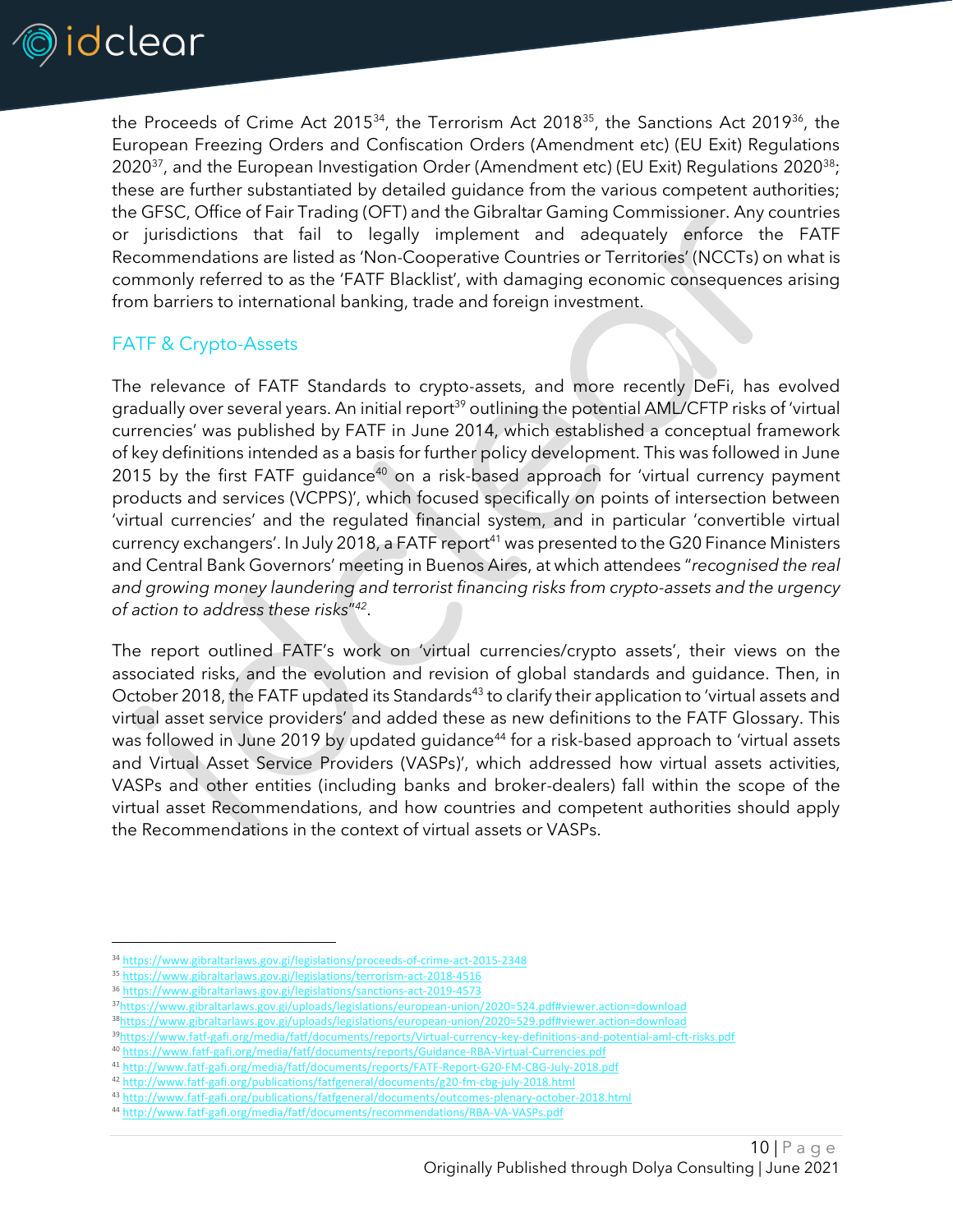

The FATF definitions are:

- 1. **Virtual asset:** a digital representation of value that can be digitally traded, or transferred, and can be used for payment or investment purposes. Virtual assets do not include digital representations of fiat currencies, securities and other financial assets that are already covered elsewhere in the FATF Recommendations.
- 2. **Virtual Asset Service Provider (VASP):** any natural or legal person who is not covered elsewhere under the Recommendations, and as a business conducts one or more of the following activities or operations for or on behalf of another natural or legal person:
	- i. exchange between virtual assets and fiat currencies;
	- ii. exchange between one or more forms of virtual assets;
	- iii. transfer of virtual assets;
	- iv. safekeeping and/or administration of virtual assets or instruments enabling control over virtual assets; and
	- v. participation in and provision of financial services related to an issuer's offer and/or sale of a virtual asset.

It is noted that FATF's VASP definition is narrower in scope than CASPs defined under MiCAR, with the latter intended to capture a broader range of entities. Recital 8 of MiCAR acknowledges an alignment of objectives, however, stating:

*"Any definition of 'crypto-assets' should … correspond to the definition of 'virtual assets' set out in the recommendations of the Financial Action Task Force (FATF). For the same reason, any list of crypto-asset services should also encompass virtual asset services that are likely to raise money-laundering concerns and that are identified as such by the FATF."*

FATF Recommendations<sup>45</sup> 9 through 23 outline measures that must be employed by relevant businesses and individuals to prevent the use of the financial system for purposes related to money laundering and the financing of terrorism and proliferation, with additional measures for specific customers and activities. With respect to 'new technologies', Recommendation 15 states:

*"… countries should ensure that virtual asset service providers are regulated for AML/CFT purposes, and licensed or registered and subject to effective systems for monitoring and ensuring compliance with the relevant measures called for in the FATF Recommendations."*

#### <span id="page-11-0"></span>Licensing & Registration

Further details are provided in an 'Interpretive Note to Recommendation 15 on New Technologies', within the published FATF Recommendations. This requires that VASPs – whether legal or natural persons – be licensed or registered. This may be in the jurisdiction in

<sup>45</sup> <http://www.fatf-gafi.org/publications/fatfrecommendations/documents/fatf-recommendations.html>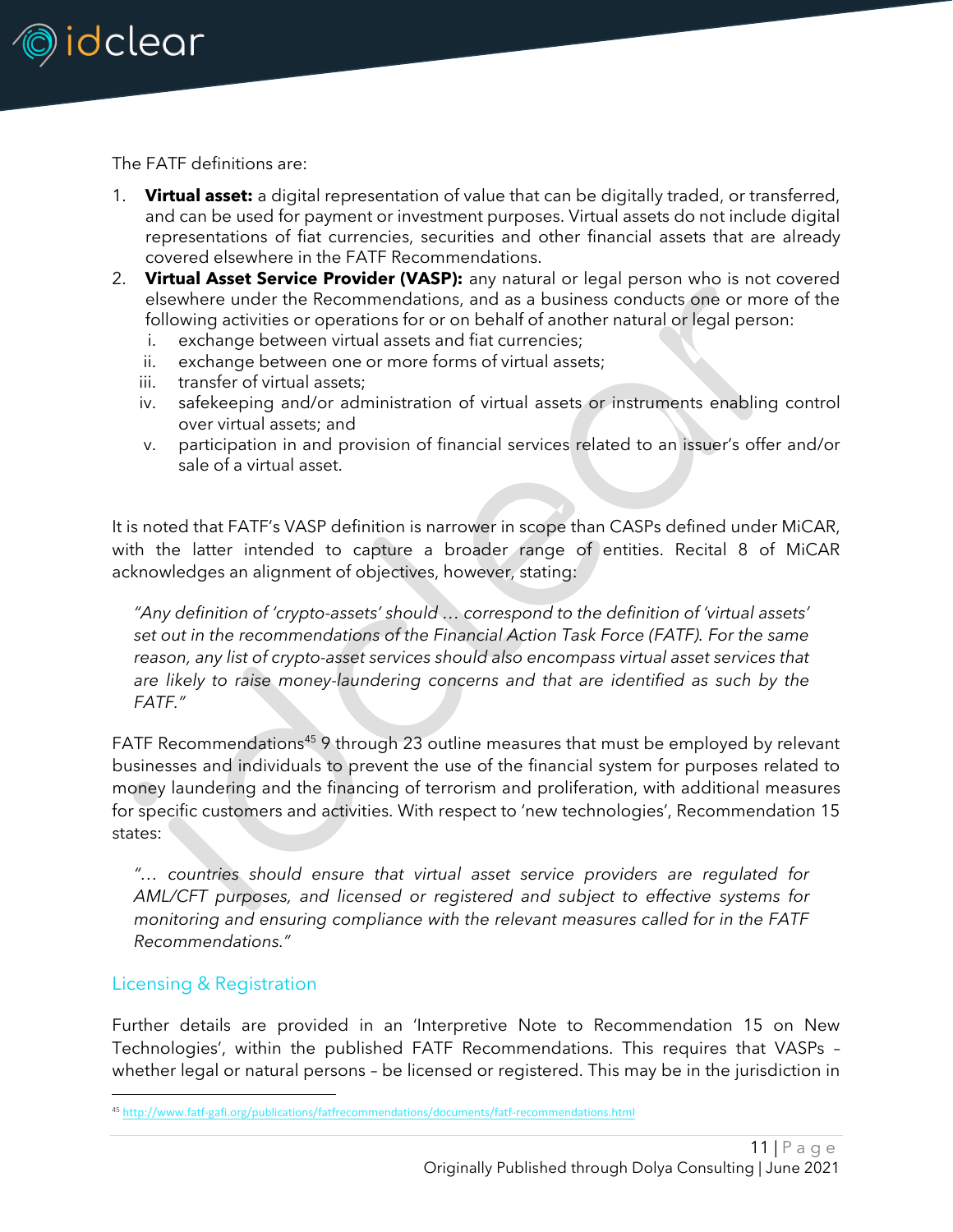

which the VASP is 'created', or in which their 'place of business' is located, and they may be required to additionally register or become licensed in any jurisdictions where they offer products and/or services to customers or conduct operations. Such measures are, in principle, intended to prevent criminals or their associates from owning, controlling, or managing a VASP.

Once licensed or registered, VASPs must be subject to adequate regulation and risk-based supervision or monitoring by a recognised competent authority<sup>46</sup>, to ensure compliance with all relevant AML/CFTP requirements. Any parties – including any directors and senior managers – found to be performing VASP activities without the requisite license or registration can be subject to legal action and sanctions in any relevant jurisdiction. Similar requirements have been in effect in Gibraltar since 2018 – as summarised in the earlier section '**Error! Reference source not found.'**, any firm carrying out by way of business, in or from Gibraltar, 'the use of DLT for storing or transmitting value belonging to others' must be authorised and licensed by the Gibraltar Financial Services Commission (GFSC) and is subject to risk-based supervision and monitoring – albeit with a defined scope of activities that is not identical to that recently adopted by FATF.

#### <span id="page-12-0"></span>FATF & DeFi

In July 2020, FATF published a 12-month review report<sup>47</sup> on the revised standards on virtual assets and VASPs, in which they committed to update their guidance for a risk-based approach. In that report, the "*use of decentralised exchanges and applications*" is listed as one of the "*main trends in the virtual asset ML/TF risk landscape since 2019"*<sup>48</sup>, under "*tools and methods to increase the anonymity of transactions*" and alongside recognised high-risk mechanisms, such as tumblers, mixers, and anonymity-enhanced cryptocurrencies that prevent the meaningful application of AML/CFTP controls. For context, in FATF's September 2020 report, 'Virtual Assets: Red Flag Indicators of Money Laundering and Terrorist Financing'<sup>49</sup>, the use of mixing or tumbling services<sup>50</sup> are variously listed as 'red flags' indicating potential money laundering or terrorist financing activities.

In March 2021, FATF published draft updated guidance for a risk-based approach to virtual assets and VASPS<sup>51</sup>, open to public consultation until  $20<sup>th</sup>$  April<sup>52</sup>, in preparation for further amendments to be made at their June 2021 meeting. The amendments within this draft appear to provide a clearer indication of FATF's intended scope or direction of thinking concerning the VASP definition. There is a recognition in paragraphs 56 and 57, for instance, that decentralised or distributed applications (DApps) operate on peer-to-peer networks of

<sup>&</sup>lt;sup>46</sup> A competent authority is any person or organisation that has the legally or invested authority, capacity, or power to perform a designated function, including financial supervisors established as independent non-governmental authorities with statutory powers.

<sup>47</sup> <https://www.fatf-gafi.org/media/fatf/documents/recommendations/12-Month-Review-Revised-FATF-Standards-Virtual-Assets-VASPS.pdf> <sup>48</sup> 'Section 1: ML/TF Risks and the virtual asset market', paragraph 18.

<sup>49</sup> <https://www.fatf-gafi.org/media/fatf/documents/recommendations/Virtual-Assets-Red-Flag-Indicators.pdf>

<sup>&</sup>lt;sup>50</sup> Tools or services specifically designed to obscure the source of a transaction and facilitate anonymity by linking all transactions in the same address and sending them together in a way that appears as if sent from a different address.

<sup>51</sup>[http://www.fatf-gafi.org/media/fatf/documents/recommendations/March%202021%20-%20VA%20Guidance%20update%20-](http://www.fatf-gafi.org/media/fatf/documents/recommendations/March%202021%20-%20VA%20Guidance%20update%20-%20Sixth%20draft%20-%20Public%20consultation.pdf) [%20Sixth%20draft%20-%20Public%20consultation.pdf](http://www.fatf-gafi.org/media/fatf/documents/recommendations/March%202021%20-%20VA%20Guidance%20update%20-%20Sixth%20draft%20-%20Public%20consultation.pdf)

<sup>52</sup> <http://www.fatf-gafi.org/publications/fatfrecommendations/documents/public-consultation-guidance-vasp.html>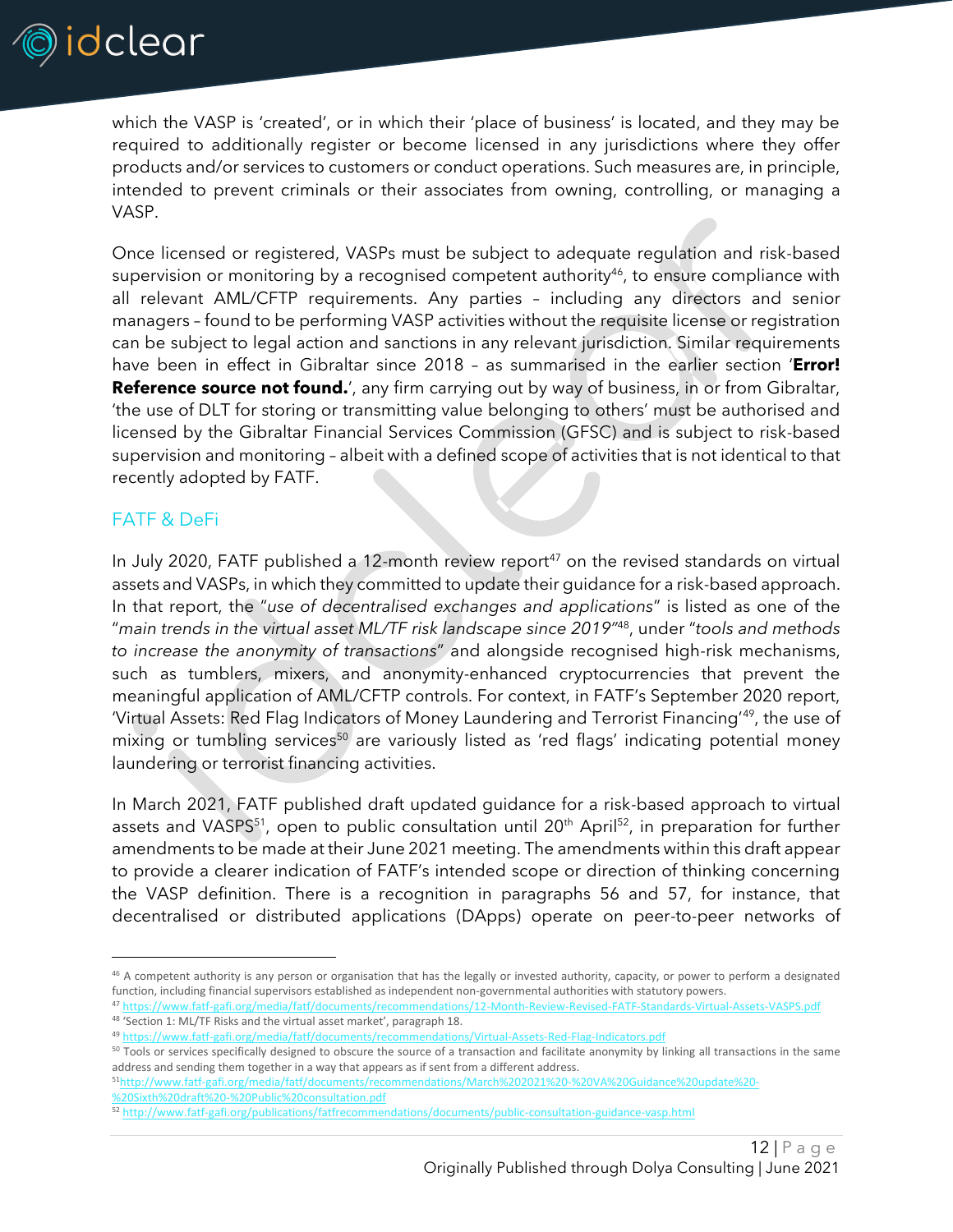

computers running a blockchain protocol, and that such DApps are not themselves VASPs, as the FATF Standards do not apply to underlying software or technology. It does also state, however, that DApps "*usually have a central party with some measure of involvement, such as creating and launching an asset, setting parameters, holding an administrative "key" or collecting fees*", which presents a vulnerability.

This vulnerability was demonstrated in a spectacular fashion in April 2021, when crypto-assets valued at over \$80m were stolen from DeFi lending protocol EasyFi using administrative keys stolen from a MetaMask<sup>53</sup> wallet after hackers compromised the project founder's personal computer<sup>54</sup>.

The scope of individuals or entities who may be considered VASPs, as a consequence of any involvement in a DApp, appears broad indeed. Notwithstanding the noted potential complexities or impossibility of identifying such a party<sup>55</sup>, the 'owner/operator' of a DApp is likely to be a VASP, "*even if other parties play a role in the service or portions of the process are automated*". This extends to any person conducting 'business development' for a DApp when they 'facilitate or engage' in exchanging or transferring virtual assets as a business on behalf of another natural or legal person. This is concluded with the following statement:

*"The decentralization of any individual element of operations does not eliminate VASP coverage if the elements of any part of the VASP definition remain in place."*

Later, paragraph 79 provides further insight into the broad intended application of VASP status and responsibilities:

*"Launching a service that will provide VASP services, for instance, does not relieve a provider of VASP obligations, even if those functions will proceed automatically in the future, especially but not exclusively if the provider will continue to collect fees or realize profits, regardless of whether the profits are direct gains or indirect. The use of an automated process such as a smart contract to carry out VASP functions does not relieve the controlling party of responsibility for VASP obligations. For purposes of determining VASP status, launching a self-propelling infrastructure to offer VASP services is the same as offering them, and similarly commissioning others to build the elements of an infrastructure, is the same as building them."*

If this draft guidance is ultimately agreed upon and finalised without material change, its implications for the DeFi industry and community will be dramatic. It should be noted that many DeFi applications only function through the participation of users<sup>56</sup> - in the form of staking, lending, liquidity provision, 'yield farming'<sup>57</sup> or governance<sup>58</sup> - most of whom 'collect fees or

<sup>53</sup> MetaMask is a software cryptocurrency wallet that allows users to access their Ethereum wallet through a web browser extension: <https://metamask.io/>

<sup>54</sup> <https://medium.com/easify-network/easyfi-security-incident-pre-post-mortem-33f2942016e9>

<sup>55</sup> See the section **Error! Reference source not found.**, **Error! Reference source not found.**, earlier in this document.

<sup>56</sup> <https://www.entrepreneur.com/article/366908>

<sup>&</sup>lt;sup>57</sup> Yield farming, also referred to as liquidity mining, is a way to generate returns on crypto-asset holdings based on a staking or lock-up mechanism in smart contract-based liquidity pools in return for a percentage of fees generated by the liquidity provided.

<sup>58</sup> <https://medium.com/the-liquidapps-blog/introducing-dapp-network-governance-model-b90541ac7682>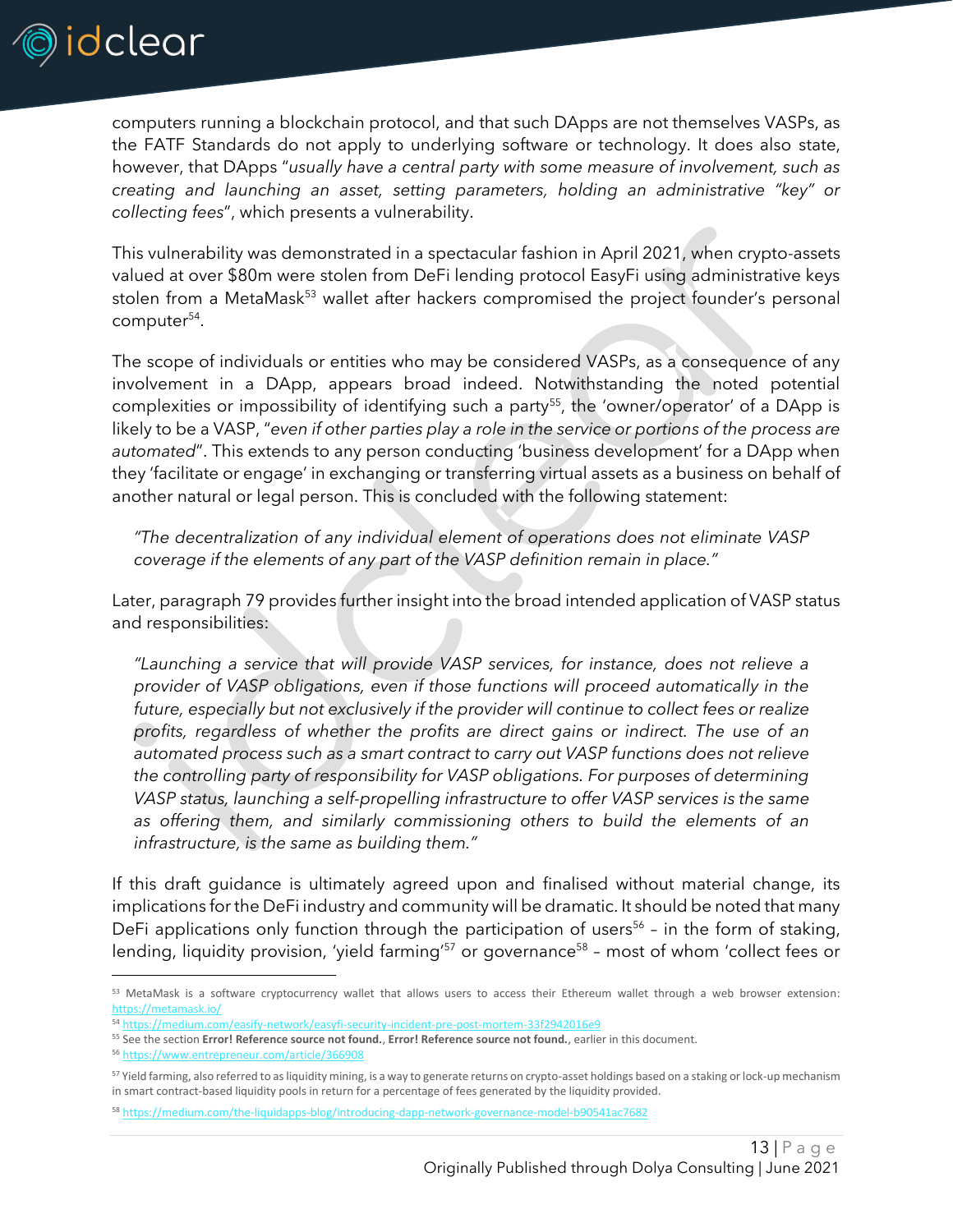

realise profits'. This would mean that both codebase developers<sup>59</sup> of such DeFi applications that perform defined 'VASP services', as well as certain participants of those applications, may be at risk of being considered a VASP, and thereby subject to all relevant compliance and registration or licensing obligations. Such parties would be obligated to perform adequate due diligence, risk assessments, transaction monitoring, and reporting of suspicious transactions to the appropriate authorities, as well as the exchange and management of personal data (see '**Error! Reference source not found.**', below). Designation as a VASP may also bring parties within the scope of peripheral or associated regulation in relevant jurisdictions, including certain prudential, investor protection and market integrity obligations<sup>60</sup>.

#### <span id="page-14-0"></span>The 'Travel Rule'

FATF's 2019 'Interpretive Note to Recommendation 15 on New Technologies' also affected an amendment to Recommendation 16 on Wire Transfers, commonly known as the 'Travel Rule' as it mirrors a rule of that name in the US Banking Secrecy Act<sup>61</sup>. The FATF Travel Rule requires VASPs to obtain and hold accurate information on the originator and beneficiary of virtual asset transfers; they must submit this information to the beneficiary VASP or financial institution 'immediately and securely' on any virtual asset transfers made, obtain, and hold this information on any transfers received, and all records must be made available to authorities on request. VASPs must also monitor the availability of information, and take freezing action prohibiting transactions with sanctioned persons and entities.

In practice, this means that VASPs will be required to obtain, exchange, record and process the following information – supported by a unique transaction reference that enables tracing of transactions – for any virtual asset transfers exceeding 1,000/EUR or 1,000/USD (or other currency equivalent) in value

- i. the name of the originator (sender);
- ii. the originator's account number used to process the transaction;
- iii. the originator's address, national identity number, unique customer identification number, or date and place of birth; and
- iv. the name of the beneficiary and the number of the account receiving the transaction.

According to FATF's July 2020 12-month review report<sup>62</sup> on the revised standards on virtual assets and VASPs, 32 jurisdictions surveyed at the time had imposed AML/CFTP regulations on the virtual asset sector, 18 of which had introduced registration and 14 had introduced licensing regimes. The report noted, however, that both jurisdictions and representatives from the VASP sector had raised a range of issues with the implementation of the revised Standards

<sup>61</sup> <https://www.fdic.gov/regulations/safety/manual/section8-1.pdf>

<sup>&</sup>lt;sup>59</sup> With only the *potential* (and improbable) exception of such developers who could in no way collect fees or realise profits, directly or indirectly, from the relevant DeFi application, and would at no point act as its participants.

<sup>60</sup> Paragraph 121 of the FATF draft updated guidance for a risk-based approach to virtual assets and VASPS.

<sup>62</sup> <https://www.fatf-gafi.org/media/fatf/documents/recommendations/12-Month-Review-Revised-FATF-Standards-Virtual-Assets-VASPS.pdf>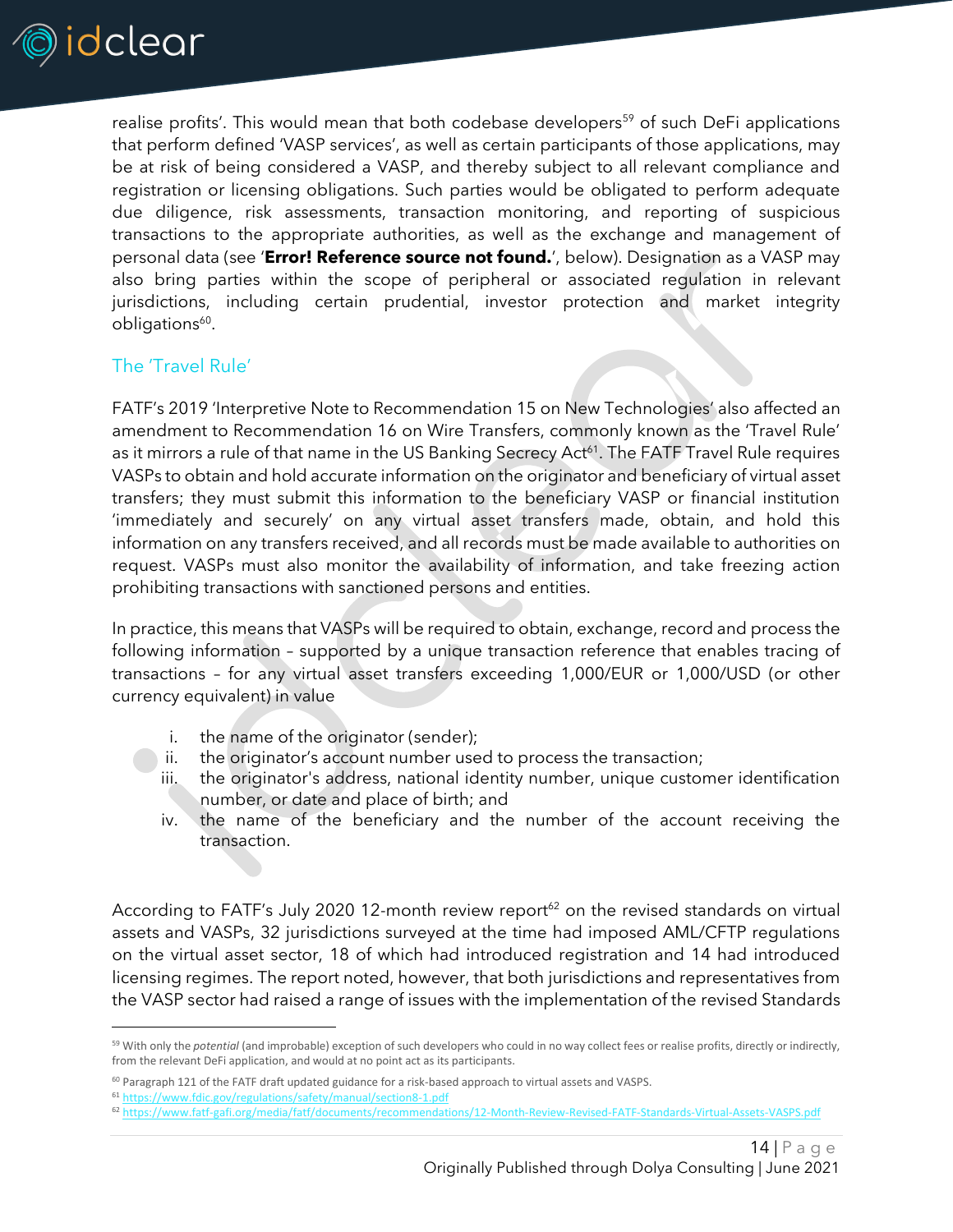

and Guidance, including the so-called 'sunrise issue' of unclear approaches to dealing with VASPs in jurisdictions without the Travel Rule. As a result, FATF committed to undertake a second 12-month review of compliance by June 2021. By this time, the report stated, jurisdictions will have had two years to transpose the revised FATF Standards on VASPs into law, and the VASP sector 'will have had time to implement global Travel Rule solutions'.

Gibraltar was one of the first jurisdictions in the world to enact the travel rule into law, with the Proceeds of Crime Act 2015 (Transfer of Virtual Assets) Regulations 2021<sup>63</sup> commencing on 22<sup>nd</sup> March 2021. Several leading blockchain AML/CFTP analysis and solution providers<sup>64</sup> are in the process of developing viable solutions to satisfy the Travel Rule requirements internationally, whilst also ensuring compliance with potentially overlapping regulatory obligations<sup>65</sup>. Through active engagement with these parties, and local industry involvement in the deployment and testing of their solutions, Gibraltar is maintaining its position at the forefront of DLT industry developments and regulation.

As with other operational requirements applicable to VASPs, the Travel Rule would present another significant issue to DeFi ecosystems and DApps. Whilst the transmission, reception and record-keeping of such data could be automated to a significant degree, this would require the processing of large amounts of sensitive personal data, including that belonging to third parties, bringing with it additional obligations and risks concerning data protection and privacy. A 2019 study conducted by the European Parliament's Panel for the Future of Science and Technology, 'Blockchain and the General Data Protection Regulation<sup>66'</sup> explored many the complexities of managing personal data in a compliant manner using blockchain, noting that "*the very technical specificities and governance design of blockchain use cases can be hard to reconcile with the GDPR*<sup>67</sup>".

<sup>66</sup> [https://www.europarl.europa.eu/RegData/etudes/STUD/2019/634445/EPRS\\_STU\(2019\)634445\\_EN.pdf](https://www.europarl.europa.eu/RegData/etudes/STUD/2019/634445/EPRS_STU(2019)634445_EN.pdf)

<sup>63</sup> <https://www.gibraltarlaws.gov.gi/uploads/legislations/proceeds-of-crime/2021s194/2021s194.pdf#viewer.action=download>

<sup>&</sup>lt;sup>64</sup> Solutions are known to have been developed by Confirm, and through partnerships between Chainalysis and Notabene, and Elliptic and CoolBitX.

<sup>&</sup>lt;sup>65</sup> Such as those relating to the processing and protection of personal data, e.g., the EU General Data Protection Regulation (GDPR) (Regulation (EU) 6016/679)

<sup>&</sup>lt;sup>67</sup> The European 'General Data Protection Regulation' – Regulation (EU) 2016/679 of the European Parliament and of the Council of 27 April 2016 on the protection of natural persons with regard to the processing of personal data and the free movement of such data: [https://eur](https://eur-lex.europa.eu/legal-content/EN/TXT/PDF/?uri=CELEX:32016R0679&from=EN)[lex.europa.eu/legal-content/EN/TXT/PDF/?uri=CELEX:32016R0679&from=EN](https://eur-lex.europa.eu/legal-content/EN/TXT/PDF/?uri=CELEX:32016R0679&from=EN)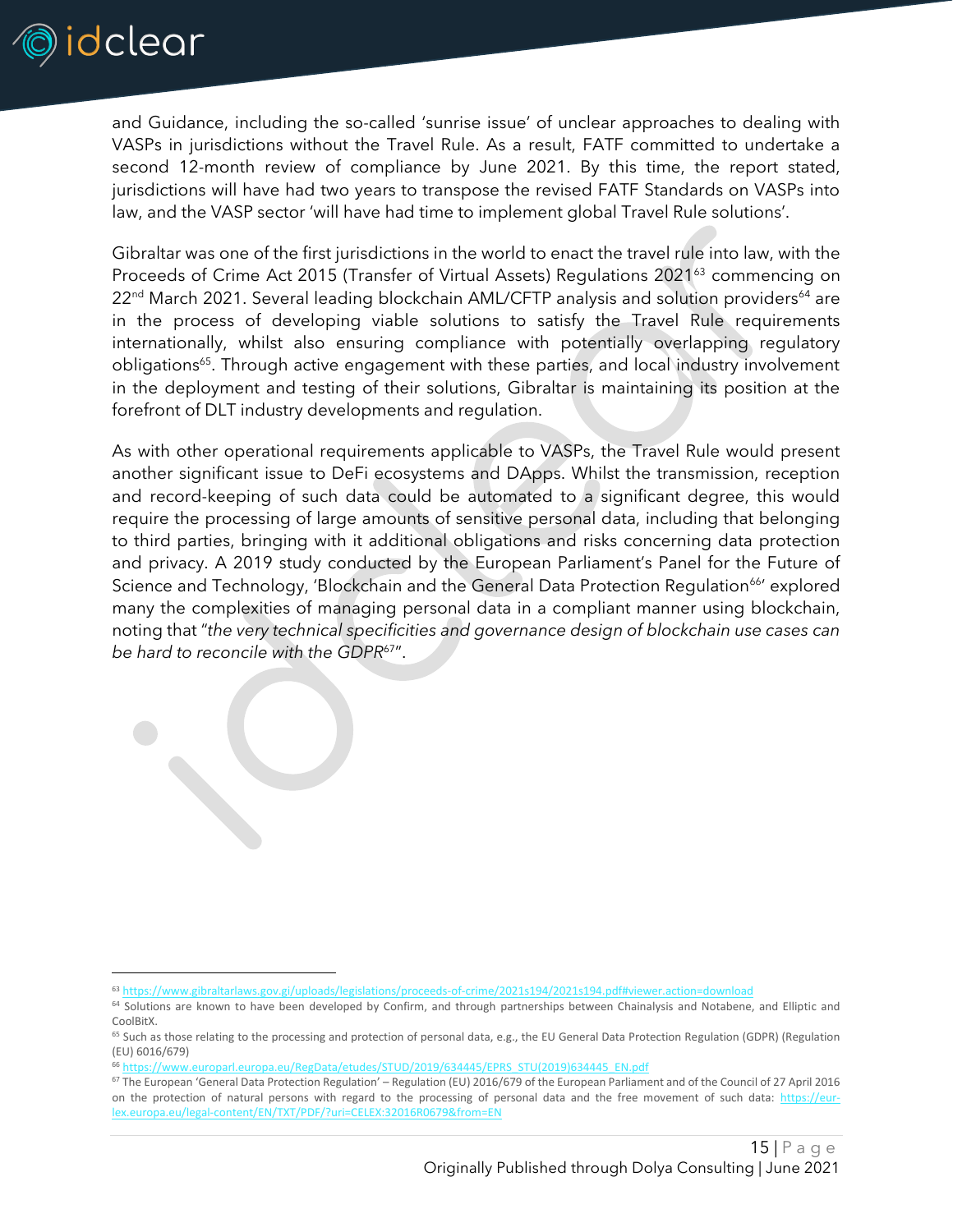

# <span id="page-16-0"></span>**Isolating the Regulatory Objectives**

## <span id="page-16-1"></span>Legal Personality

As outlined under '**Error! Reference source not found.**', '**Error! Reference source not found.**' earlier in this document, European regulators propose to mandate legal incorporation and regulatory authorisation and/or supervision for crypto-asset issuers and CASPs. Furthermore, as outlined under '**Error! Reference source not found.**', '**Error! Reference source not found.**', FATF already requires that VASPs – whether legal or natural persons – be licensed or registered and subject to various regulations and risk-based supervision or monitoring. Whilst the draft of MiCAR fails to mention or recognise DeFi or DApps directly, it constructively prohibits their existence. Conversely, recent draft FATF guidance contains explicit yet sometimes clouded descriptions, under which any contributors and participants of DeFi ecosystems or DApps may become subject to the same regulatory obligations and oversight as banks and other financial institutions.

Such consequences would be neither workable nor enforceable in practice; nor would they mitigate the potential risks presented by many affected DeFi ecosystems. Instead, the inexorable demand for DeFi protocols and DApps would force otherwise legitimate users to use illicit systems – the existence of which would be effectively impossible to prevent – in which anonymous or pseudonymous transactions may be undertaken in the absence of any risk control mechanisms. DeFi protocols and applications can be set up and operated between a globally distributed community of internet-connected personal computers, which can be easily anonymised using TOR and VPNs<sup>68</sup>. The only feasible method of enforcement would be via costly, complex, and largely fruitless investigations, resulting at best in occasional perfunctory prosecutions as an ineffectual deterrent. Providing a workable route to regulatory compliance, in a manner that effectively mitigates genuine risks, will far better achieve regulatory intentions, whilst also stimulating innovation, incentivising compliance, and enabling broader public participation in properly governed marketplaces.

The foundational principle motivating these demands for legal personality, registration, authorisation and/or supervision is simple and understandable: accountability. Where members of the public may be exposed to risks – of loss, fraud, theft, or deception, for example – legislators and regulators have a duty to implement controls, oversight, and mechanisms of accountability to protect the marketplace and its participants. Broadly, the purpose and intent of such regulatory controls and oversight are to:

- protect consumers and investors from being misled, exposed to undue risks, or defrauded;
- cultivate and protect fair and efficient market environments that incentivise innovation and drive growth;
- mitigate risks of market and system failures;

<sup>&</sup>lt;sup>68</sup> The Onion Routing (TOR) project is free, open-source software that enables anonymous communication by directing internet traffic through thousands of worldwide volunteer relays, to conceal a user's location and usage from network surveillance or traffic analysis. Virtual Private Networks (VPNs) encapsulate and transmit data over another network, typically using tunnelling protocols and encryption techniques to increase privacy and security.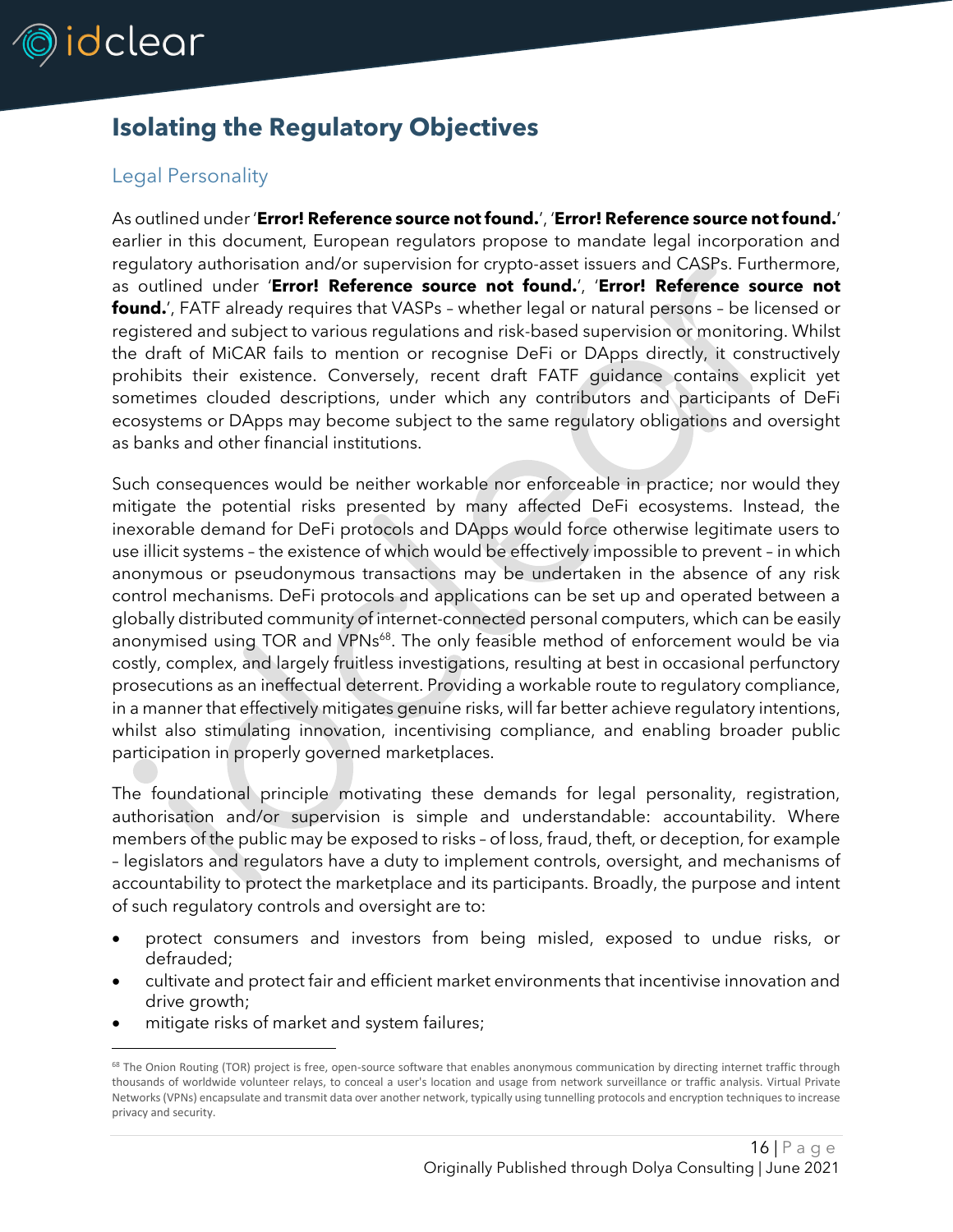

- generate confidence and trust in financial markets, products, and systems; and
- protect financial markets, products, and systems from being exploited by criminals and bad actors.

Statements made by S. Chaudary and D. Salvador-Adebayo in their paper, '*Why Regulate Financial Markets?*' <sup>69</sup>, during the aftermath of the 2007-2008 financial crisis – itself the product of inadequate regulatory control over highly complex and innovative markets – seem pertinent to the challenge currently facing regulators:

*"The complexity of the financial services business, the introduction of new products … the diverse needs of individuals which creates an opportunity to confuse and cheat customers, makes it a difficult task to prepare rules which would effectively outlaw the unacceptable behaviour. There are various reasons why the market needs to be regulated which could range from externalities<sup>70</sup>, monopoly / oligopoly<sup>71</sup> / monopsony<sup>72</sup> , principal-agent problems<sup>73</sup>, and barriers to entry / exit, information failures, public good and market integrity which would comprehensively outlaw unethical behaviour."* 

The extraordinary innovations witnessed in DLT and DeFi – in particular their many financial mechanisms and use cases – has taken place on a smaller economic scale, and in a more fragmented manner, than that which emerged from the world's financial markets during their riotous heyday of laissez-faire capitalism<sup>74</sup>. As adoption grows, however, DeFi is, in its own way, equally complex and nuanced, providing significant opportunities for risks and failures to materialise, as much from errors or incompetence as from unscrupulous or criminal activities. A viable and acceptable approach to regulating DeFi must, therefore, not only control for risks arising from misinformation, fraud, failures, and exploitation, but also provide an appropriate degree of personal accountability and liability for managing such risks.

## <span id="page-17-0"></span>Financial Crime Compliance

Addressing risks presented by financial crime has been a key priority for governments and regulatory authorities throughout recent decades. Financial crime impacts the world in many diverse ways, but it is widely recognised that the prevalence of economically motivated crime can substantially threaten the development and stability of societies and their economies. For all its diversity, financial crime falls within three fundamental types of conduct:

- 1. activities that dishonestly generate wealth for those engaged in the conduct in question. This includes the exploitation of inside information or the acquisition of property by deceit;
- 2. activities that protect a financial benefit that has already been obtained by illicit means, or to facilitate the realisation of such a benefit. This includes attempts to launder the financial proceeds of an offence; and

<sup>&</sup>lt;sup>69</sup> Journal of European Studies, 2014: 'Why Regulate Financial Markets? The Underlying Rationale for Financial Regulation in the Wake of the Current Crisis'.

<sup>70</sup> [https://link.springer.com/referenceworkentry/10.1057%2F978-1-349-95121-5\\_126-2](https://link.springer.com/referenceworkentry/10.1057%2F978-1-349-95121-5_126-2)

<sup>71</sup> [https://link.springer.com/referenceworkentry/10.1007/978-1-349-58802-2\\_1216](https://link.springer.com/referenceworkentry/10.1007/978-1-349-58802-2_1216)

<sup>72</sup> [https://link.springer.com/referenceworkentry/10.1057/978-1-349-95121-5\\_2282-1](https://link.springer.com/referenceworkentry/10.1057/978-1-349-95121-5_2282-1)

<sup>73</sup> [https://link.springer.com/chapter/10.1007/978-3-642-14200-0\\_1](https://link.springer.com/chapter/10.1007/978-3-642-14200-0_1)

<sup>74</sup> <https://www.thebalance.com/laissez-faire-definition-4159781>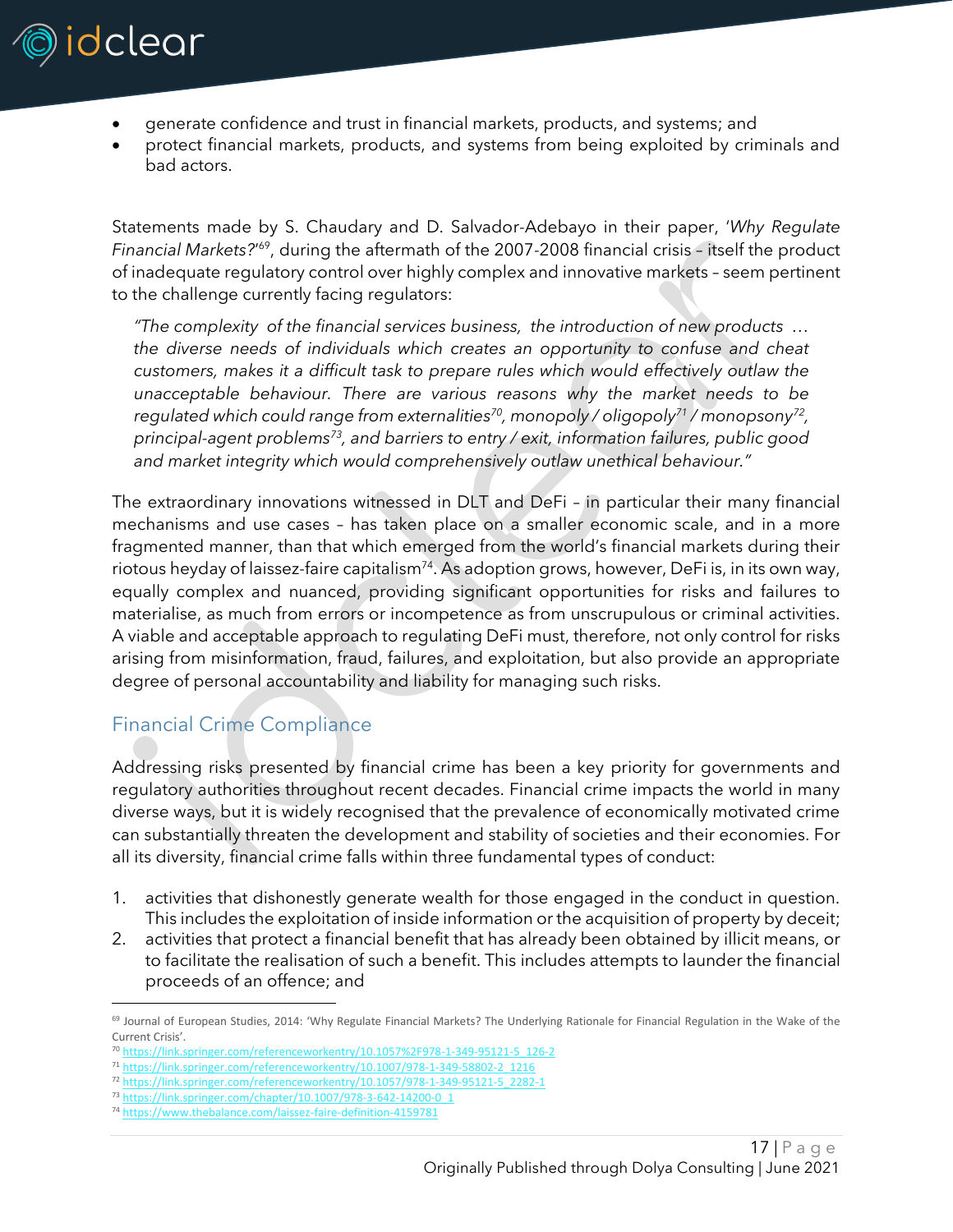

3. activities that protect or disguise the provision of financing or other support to those engaged in illicit activities, such as terrorism or the proliferation of illicit weapons of mass destruction.

Effective AML/CFTP controls within financial systems are critical tools in the fight against financial crime. As the complexity of those systems increases, however, so does the complexity of detecting and preventing money laundering and terrorist financing, with the risk of this becoming an insurmountable challenge.

Financial institutions implement and operate the majority of their financial crime controls internally, with staff or officers of the firm appointed and approved to perform certain regulated functions, for which they are personally accountable. In Gibraltar, this is outlined in the Regulated Individuals (RI) Regime<sup>75</sup>, under which firms must nominate a Head of Compliance and a Money Laundering Reporting Officer (MLRO), each of whom must be approved by the GFSC. Although the GFSC may consider outsourcing of particular regulated functions on a case-by-case basis, overall responsibility for each function must still be assigned to an individual within the regulated firm, who must oversee the outsourced function and ensure compliance with all relevant requirements. In such circumstances, it is the individual who oversees the outsourced function from within the firm that is subject to approval and accountability.

Technologies available to firms and authorities to aid the detection and prevention of financial crime have also benefited from recent strides in technological advancement. Early solutions designed to meet the AML/CFTP needs of businesses were essentially unsophisticated search functions of external data libraries; however, with the advent of machine learning and artificial intelligence, the sophistication and reliability of many automated tools – and the nature of the checks they can perform – has developed significantly, with modern solutions providing for highly automated AML/CFTP processes, including aspects of 'Know Your Customer' (KYC), due diligence and transaction monitoring.

Such processes cannot be wholly automated, however, as any alerts and potential matches identified by automated systems still require human analysis, investigation, and response. Irrespective of the aspirations and predictions stated by enthusiasts and devotees, artificial intelligence capable of replicating or replacing such human intelligence and insight remains a remote prospect. Attempts to fully automate financial crime controls result in inconsistent and flawed outcomes, without any attributable accountability; thereby acting against the interests of both the financial systems themselves, and their legitimate participants. As noted by Anupam Mehrotra<sup>76</sup>, Professor in Banking and Management at Amity University, Dubai:

*"The results produced by AI systems should be accurate, precise and reliable. However, they may be doubtful or incorrect also, at times, depending on the quality of algorithm* 

<sup>&</sup>lt;sup>75</sup> As outlined in Part 8 of the Gibraltar Financial Services Act 2019[: https://www.gibraltarlaws.gov.gi/uploads/legislations/financial-services/2019-](https://www.gibraltarlaws.gov.gi/uploads/legislations/financial-services/2019-26/2019-26(25-03-21).pdf) [26/2019-26\(25-03-21\).pdf](https://www.gibraltarlaws.gov.gi/uploads/legislations/financial-services/2019-26/2019-26(25-03-21).pdf)

<sup>76</sup>2019 International Conference on Automation, Computational and Technology Management (ICACTM) – conference paper 'Artificial Intelligence in Financial Services – Need to Blend Automation with Human Touch'.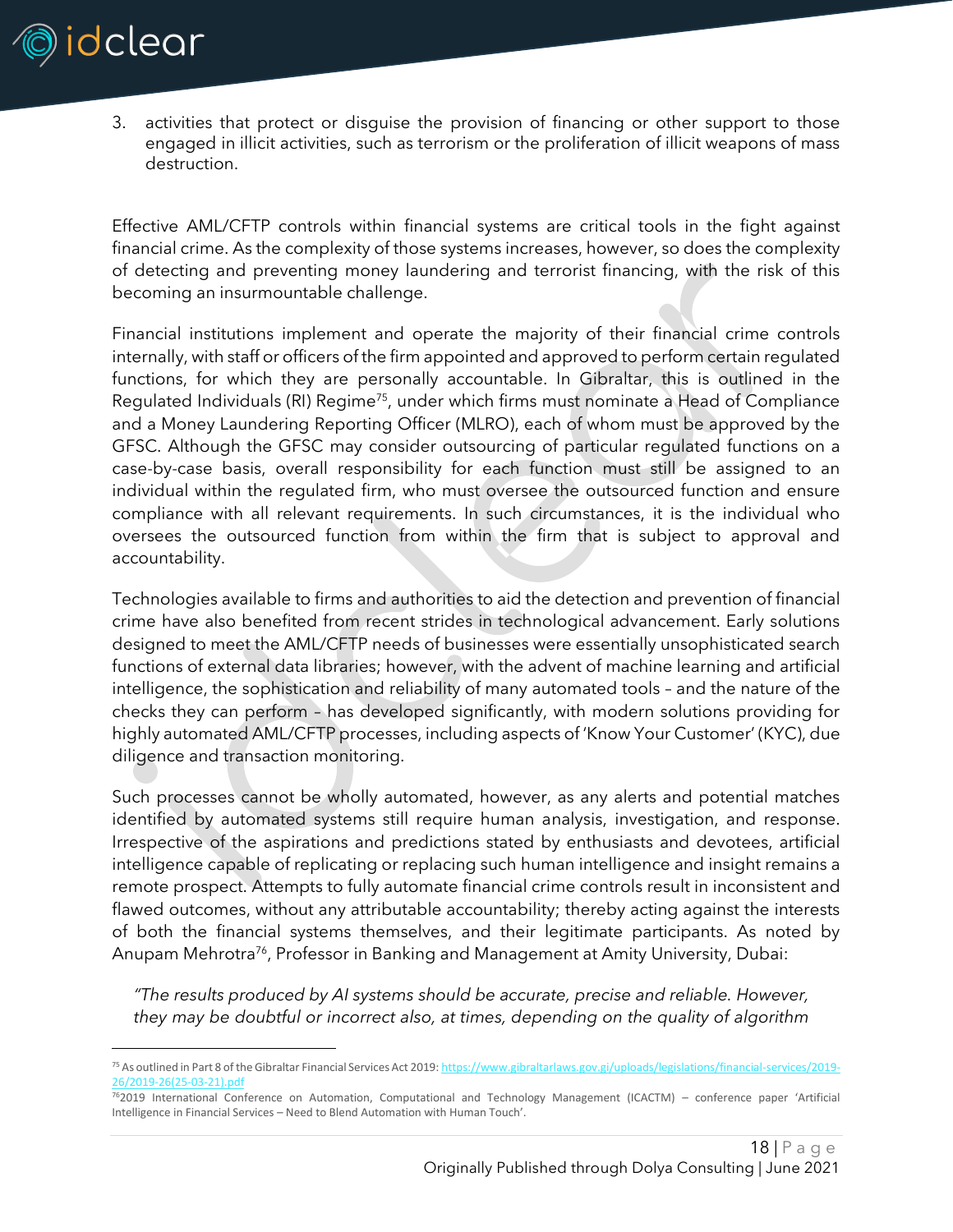

*they are using or based on. In an AI driven business model, devoid of human intervention, no one takes responsibility of the outcome of the decision-making process. No one is answerable for the incorrect outcome of an algorithm."*

The need for human intervention and operational processes represents an existential threat to autonomous DeFi ecosystems and DApps, should FATF-aligned AML/CFTP requirements be applied to them. As previously stated, the growth of the DeFi market, and the ability of its participants to transact anonymously in the absence of any meaningful financial crime controls, is an increasing and understandable concern to regulatory and legal authorities. A viable and acceptable approach to regulating DeFi must, therefore, enable the application of FATFcompliant AML/CFTP controls – with some identifiable party being accountable and liable – whilst still allowing and incentivising the development of innovative DeFi solutions. It will be vital that developers have an accessible and viable route by which they may create and launch compliant DeFi solutions, whilst remaining securely outside of the regulatory perimeter themselves.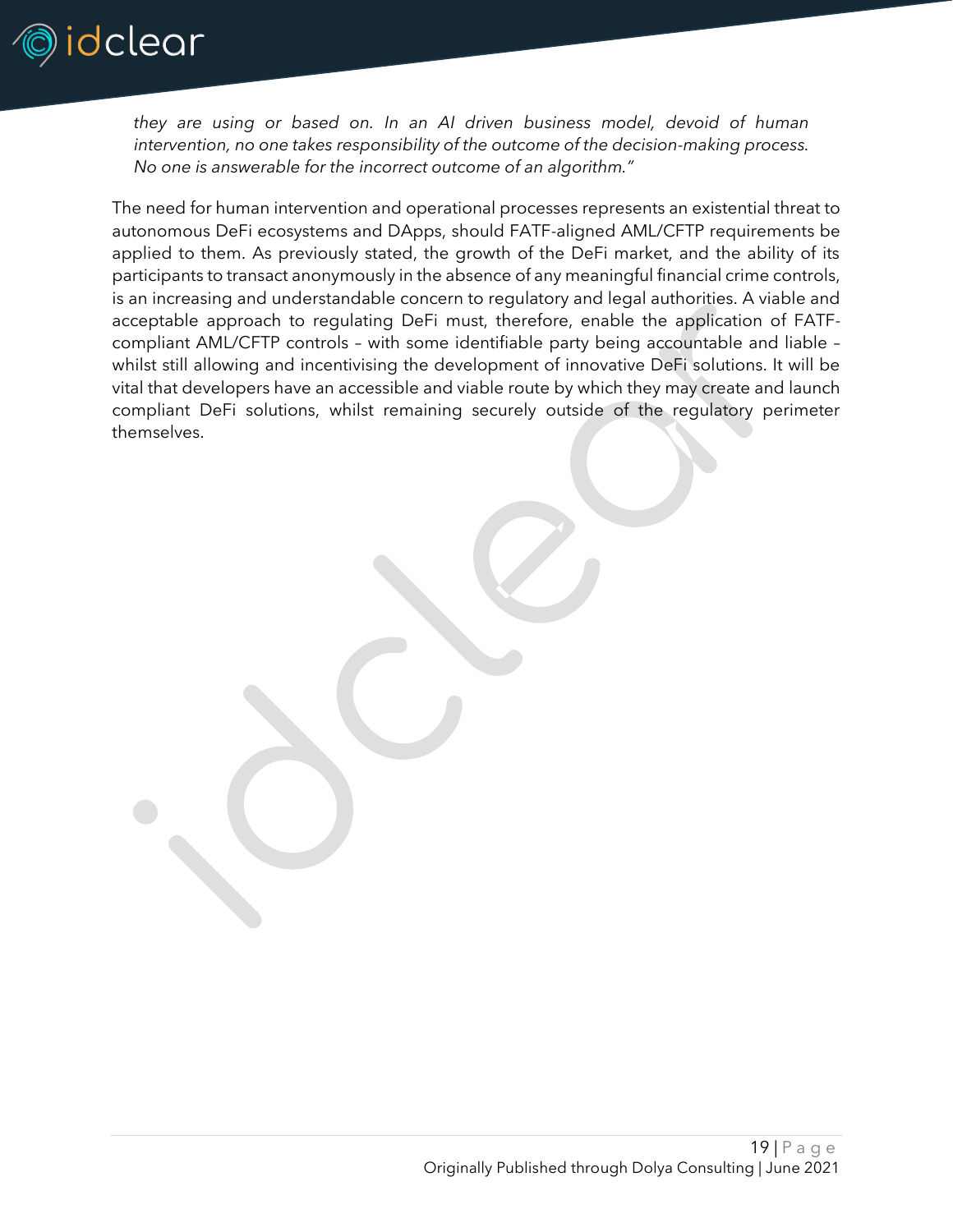

# <span id="page-20-0"></span>**Relevant Regulatory Precedents**

As outlined in the preceding sections of this document, regulatory approaches thus far seem, at best, intent on manipulating DeFi – however uncomfortably – into familiar structures of oversight and control. Yet, despite its novel appearance and revolutionary potential, the particular challenges and risks presented by DeFi can be more constructively and effectively addressed, based on certain clear precedents from established regulatory frameworks.

It is important to preface this section by stating, categorically, that it does not imply any intention or suggestion that cryptocurrency-based DeFi should become subject to onerous and prescriptive regulations, nor be treated as equivalent to traditional capital markets or regulated financial instruments. It is recognised that certain DeFi ecosystems – such as those facilitating markets in security tokens or financial derivatives – may provide products and services that fall within the regulatory perimeters of such markets. Such scenarios have not been directly addressed here, although the same general principles should also apply, notwithstanding any additional regulatory obligations.

The precedents described below are presented solely to draw out, in context, particular aspects as they apply and are relevant to DeFi. It is important that any regulation of DeFi, irrespective of its basis and precedents, be applied logically and proportionately, in a way that effectively mitigates real risks without carelessly suppressing its many benefits.

## <span id="page-20-1"></span>Regulatory Approach (OECD)

The Organisation for Economic Co-operation and Development (OECD) is an intergovernmental economic organisation with 38 member countries, founded in 1961 to stimulate economic progress and global trade, whose stated goal "*is to shape policies that*  foster prosperity, equality, opportunity and well-being for all"<sup>77</sup>. The following text, drawn from the foreword and summary of their 1996 report, 'Regulatory Reform and Innovation'<sup>78</sup>, is as pertinent to regulating today's cutting-edge market innovations as it was to those of 25 years ago:

"*Government regulations can have both positive and negative effects on the innovation process. Among other goals, regulatory reform is intended to enhance the positive regulatory effects on innovation. Reforms should help ensure that regulations in all spheres of activity are fully responsive to changes in the economic, social and technical conditions surrounding them. The regulatory process must take into account the effects of regulation on innovation as well as the implications of technical change for the rationale and design of regulation. The regulation/innovation interface is mutual and dynamic; an understanding of this interface is crucial to regulatory reform efforts.*

<sup>77</sup> <https://www.oecd.org/about/>

<sup>78</sup> <https://www.oecd.org/sti/inno/2102514.pdf>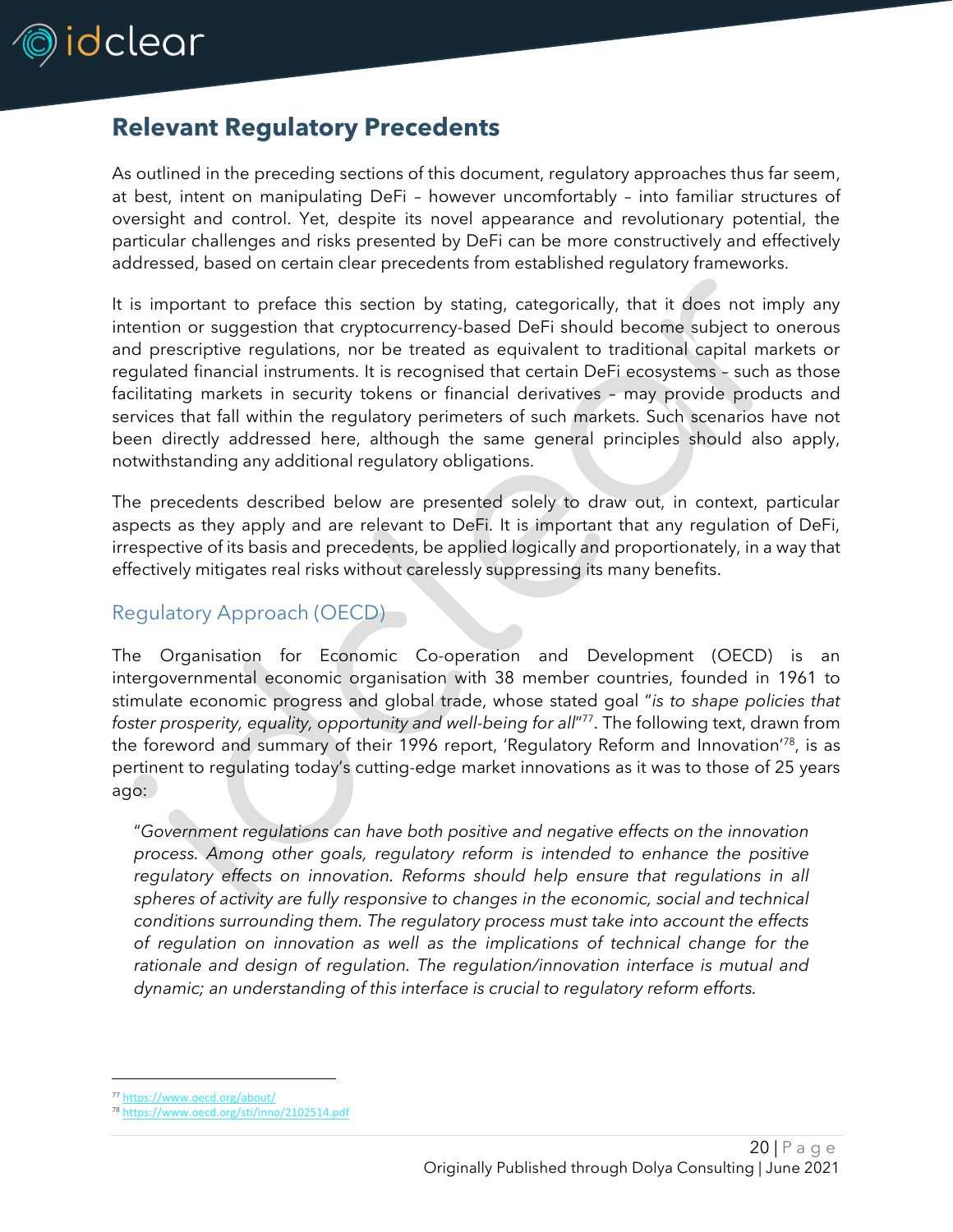

*Review of the regulation/innovation interface leads to several general conclusions on how to improve the positive regulatory effects on innovation without jeopardising the original regulatory objectives:*

- *1. Understand regulation/technology linkages. The regulatory process – whether in the economic, social or administrative spheres – must be ever vigilant to the effects of technical change.*
- *2. Introduce competition. In all economic sectors, a certain degree of competition among firms is essential to the innovative process.*
- *3. Streamline regulations. In the interest of economic efficiency and innovation, regulatory reform should seek to remove duplicative, onerous and inefficient regulations, particularly to aid small and medium-sized enterprises.*
- *4. Use technology-driving approaches. Maximum use should be made of regulatory approaches or alternatives which are technology-friendly, such as economic instruments, voluntary agreements and performance rather than design standards.*
- *5. Harmonize internationally. Countries should pursue greater compatibility among their regulations to remove uncertainties, inefficiencies and market barriers which can slow innovation.*"

## <span id="page-21-0"></span>Gibraltar DLT Framework

The Gibraltar Financial Services (Distributed Ledger Technology Providers) Regulations 2020<sup>79</sup> enact into law, inter alia, the nine principles that apply to any firm carrying out by way of business, in or from Gibraltar, the use of DLT for storing or transmitting value belonging to others.

The regulations set out concise authorisation conditions, conduct of business, notification and reporting requirements, and the applicable regulatory powers of the GFSC. The nine Regulatory Principles, outlined in the Schedule, are that a DLT Provider must:

- 1. conduct its business with honesty and integrity;
- 2. pay due regard to the interests and needs of each and all its customers and must communicate with them in a way that is fair, clear, and not misleading;
- 3. maintain adequate financial and non-financial resources;
- 4. manage and control its business effectively, and conduct its business with due skill, care, and diligence; including having proper regard to risks to its business and customers;
- 5. have effective arrangements in place for the protection of customer assets and money when it is responsible for them;
- 6. have effective corporate governance arrangements;
- 7. ensure that all of its systems and security access protocols are maintained to appropriate high standards;
- 8. have systems in place to prevent, detect and disclose financial crime risks such as money laundering and terrorist financing; and
- 9. be resilient and have contingency arrangements for the orderly and solvent wind-down of its business.

<sup>79</sup> <https://www.gibraltarlaws.gov.gi/legislations/financial-services-distributed-ledger-technology-providers-regulations-2020-4774>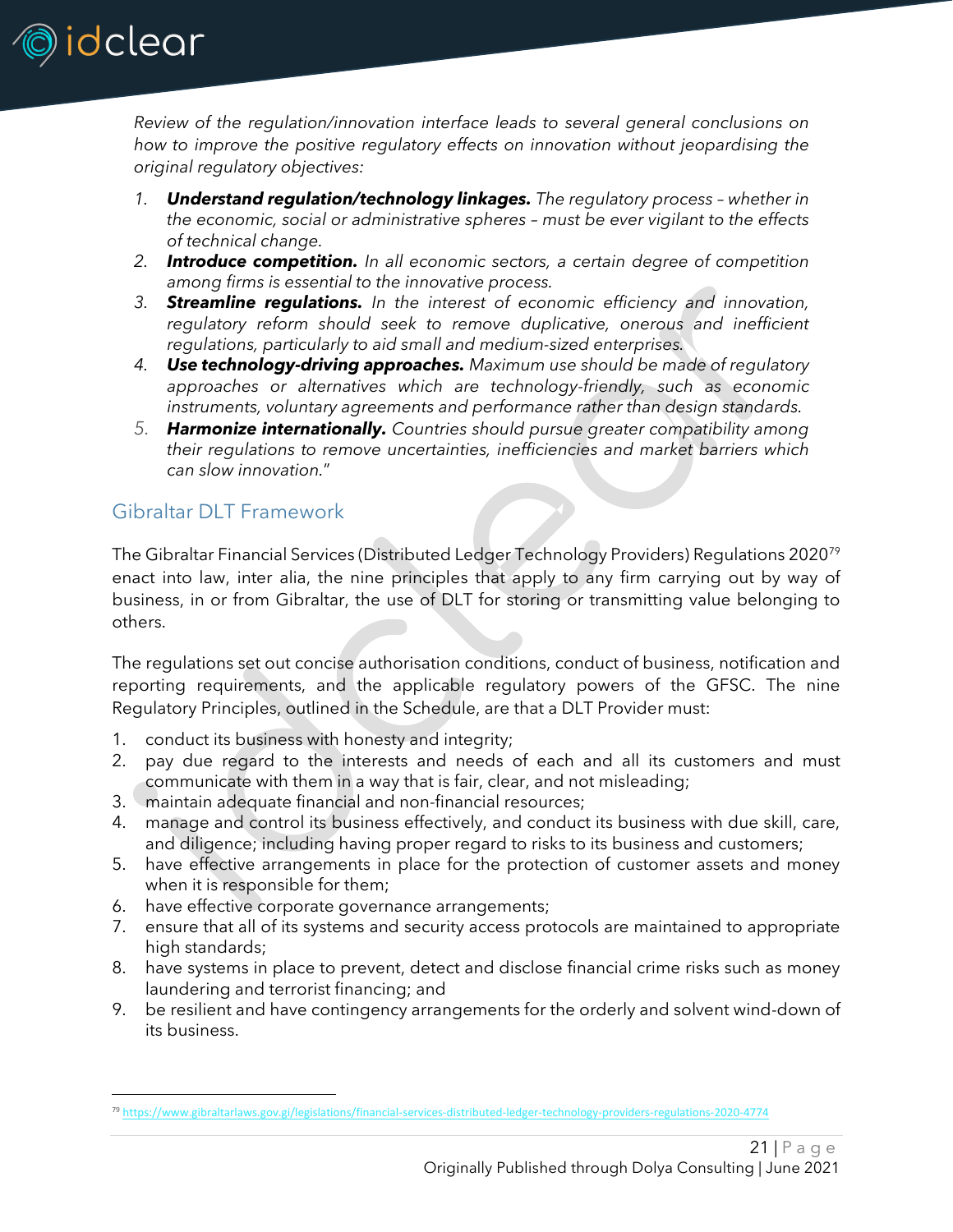

As noted under '**Error! Reference source not found.**', earlier in this document, a principlesbased approach has allowed the framework to evolve alongside DLT, its application and markets, whilst remaining aligned to the core regulatory and legislative intentions. Principlesbased regulation, supported by detailed guidance that can be periodically updated, clarified, and refined, provides for appropriately flexible and responsive oversight of a nascent and developing industry. Many aspects of the DLT Principles would also be appropriate to include in a regulatory framework for DeFi.

## <span id="page-22-0"></span>Algorithmic Trading (MiFID II)

Algorithmic trading uses computer algorithms to automatically determine parameters of orders and trades in financial markets, such as the timing, price, and type of financial instrument to execute, with limited or no human intervention. High-frequency algorithmic trading (HFAT) is a sub-category of this, which uses specialised technologies, techniques, and quantitative models to minimise latency<sup>80</sup> and execute high volumes of orders in quick succession - with intervals often measured in microseconds; millionths of a second – to exploit or arbitrage slower-paced market events and price formation.

Certain economists have argued that HFAT provides potential advantages for markets, with greater efficiency achieved with increased liquidity<sup>81</sup>, facilitation of larger trades<sup>82</sup>, improved pricing efficiency<sup>83</sup>, tighter bid-ask spreads<sup>84</sup> and lower transaction costs<sup>85</sup>. New risks are also created, however; namely the increased speed of shock transmission across different markets, and consequent increases to systemic risk<sup>86</sup>. As algorithmic trading and HFAT evolved during the first decade of the 21<sup>st</sup> century, numerous 'flash-crashes' were attributed to their activities. Author Michael Lewis explained the most notorious of these in his 2014 book, Flash Boys<sup>87</sup>, when on May 6<sup>th</sup>, 2010, the Dow Jones index rapidly collapsed and rebounded, briefly losing 998.5 points and an estimated \$1trn in value and triggering immense panic across international markets. These events were later determined to have been triggered by a single order of futures on the S&P 500 index that prompted an uncontrolled cascade of automatic HFAT sell orders.

Several of the obvious benefits offered by automated DeFi applications and smart contracts – such as increased liquidity, improved efficiency, better pricing, and lower costs – are similar to those touted by automated algorithmic trading. There are also similarities to be seen in the concerns of regulatory authorities regarding the potential risks that automation presents. Prior to the introduction of MiFID II, algorithmic trading – including HFAT – was not subject to any specific regulatory controls, beyond those applicable to any other trading activities in the

<sup>80</sup> <https://www.exegy.com/2020/02/ultra-low-latency-trading-infrastructure/>

<sup>81</sup> Henershott, Jones and Menkveld, 'Does Algorithmic Trading Improve Liquidity?', 2010.

<sup>82</sup> Joel Hasbroucka, Gideon Saarb, 'Low-latency trading', 2013

<sup>83</sup> Brogaard and Garriott, High-Frequency Trading Competition', 2014

<sup>84</sup> Hagstromer and Nordén, 'The Diversity of High-Frequency Traders', 2012

<sup>85</sup> Chlistalla, 'High-Frequency Trading – Better than its Reputation?', 2011

<sup>86</sup> Se[e https://corporatefinanceinstitute.com/resources/knowledge/finance/what-is-systemic-risk/](https://corporatefinanceinstitute.com/resources/knowledge/finance/what-is-systemic-risk/)

<sup>87</sup> <http://michaellewiswrites.com/#flash-boys>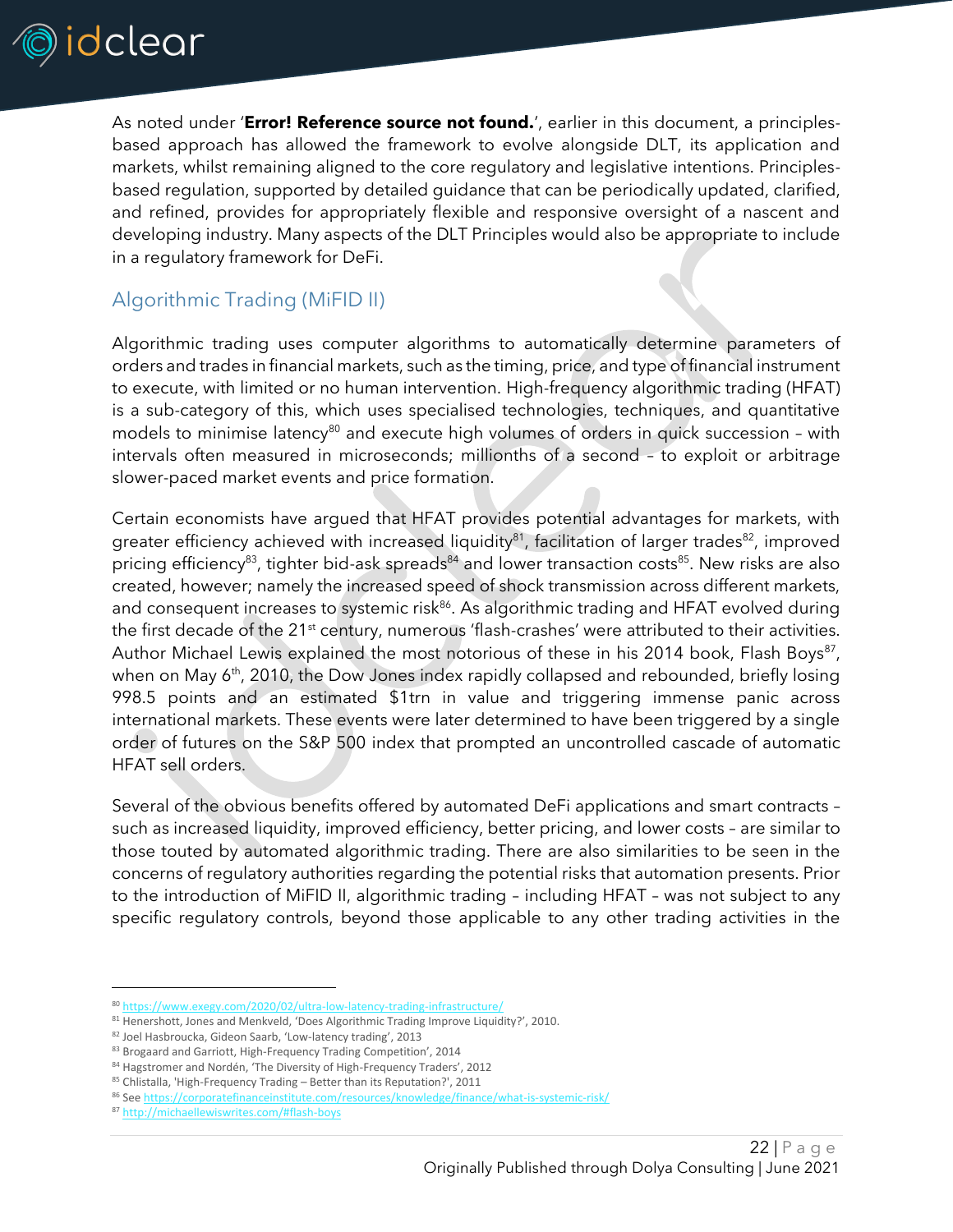

financial markets in which they operated. Article 17 of MiFID  $II^{88}$  introduced specific requirements for firms engaged in or facilitating algorithmic trading, including specific detailed record-keeping requirements for HFAT.

It is of course recognised that the nature of algorithmic trading and HFAT differs substantially from DeFi in many fundamental ways; the relevance in this context is that existing regulatory solutions have been agreed upon and adopted to mitigate specific risks arising as a result of automation. This provides a sound precedent and foundation from which appropriate and proportionate solutions may be developed for DeFi.

Under MiFID II, any firm engaged in algorithmic trading must:

- have effective systems and controls to ensure its trading systems are resilient and have enough capacity;
- implement appropriate trading thresholds and limits, and prevent the sending of erroneous orders or the systems otherwise functioning in a way that may create or contribute to a disorderly market;
- have effective systems and risk controls to ensure the trading systems cannot be used for any purpose that is contrary to the market regulations, or rules of a trading venue to which it is connected; and
- test and monitor these systems, and have effective business continuity arrangements to deal with any failures.

DApps definitively operate in a decentralised manner, meaning their 'systems' are a globally distributed network of internet-connected computers, and any requirements around resilience, monitoring, testing, and business continuity are largely irrelevant. Conceptually, minimum requirements for the number of nodes a DApp must operate across might ensure resilience and capacity; however, increased adoption of a given blockchain incentivises growth in the number of nodes powering it. It may also be argued that establishing any such limits would be inappropriate or regulatory overreach, providing information on the number of active nodes is publicly available. Furthermore, as DApps merely facilitate the execution of transactions – as opposed to trading algorithms that make decisions and behave as autonomous participants – requirements relating to thresholds and limits would not be applicable.

It is reasonable, however, that a regulatory framework should seek to ensure that a DApp cannot create erroneous transactions, or otherwise function in a way that may create a disorderly marketplace, and cannot be used for any purpose that is contrary to any applicable laws and rules.

<sup>88</sup>Directive 2014/65/EU of the European Parliament and of the Council of 15 May 2014: [https://eur-lex.europa.eu/legal](https://eur-lex.europa.eu/legal-content/EN/TXT/PDF/?uri=CELEX:32014L0065&from=EN)[content/EN/TXT/PDF/?uri=CELEX:32014L0065&from=en](https://eur-lex.europa.eu/legal-content/EN/TXT/PDF/?uri=CELEX:32014L0065&from=EN)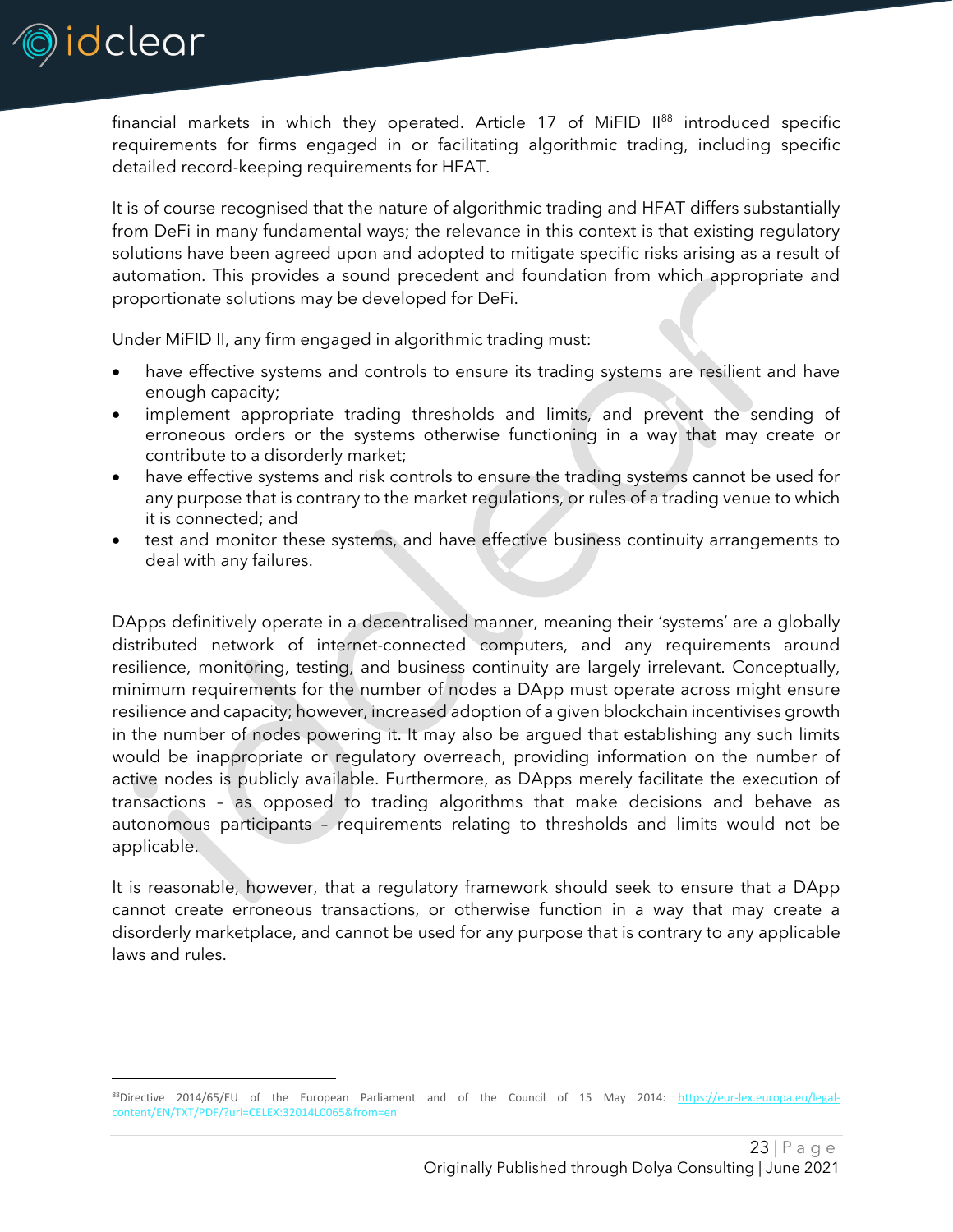

#### <span id="page-24-0"></span>Testing & Development

Requirements for the testing and deployment of trading algorithms, systems and strategies are outlined in Chapter II, Section I of the Regulatory Technical Standards (RTS) for firms engaged in algorithmic trading<sup>89</sup>. Prior to the deployment or any substantial update of an algorithmic trading system or algorithm, firms must subject them to clearly defined testing methodologies in a dedicated 'non-live' environment, where there is no risk of interaction with operating market systems. These tests ensure that the system or algorithm:

- does not behave in an unintended manner;
- complies with the firm's regulatory obligations;
- complies with the rules and systems of the trading venues being accessed;
- does not contribute to disorderly trading conditions, and continues to work effectively in stressed market conditions; and
- where necessary, can be switched off or disabled.

This includes conformance testing, which ensures the system or algorithm conforms with the trading venue or DEA provider's systems, continuing to operate correctly and according to all applicable requirements. Subsequent to testing, a designated individual is required to formally authorise the deployment or material change. All material changes to the system or algorithm must be recorded, including the nature of the change, when and by whom it was made, and who approved it. Once tested and approved, the system or algorithm must be deployed in a controlled manner, with predefined limits on the number of instruments being traded, the price, value and numbers of orders and the number of trading venues to which orders can be sent.

As noted previously, only specific aspects of the requirements relating to algorithmic trading are appropriate in the context of DeFi. Limits on the instruments, prices, values, orders, and venues for trading algorithms are unlikely to be relevant to the functions of a DApp, and any such limits imposed may result only in unfavourable conditions for its participants. It stands to reason, however, that a regulatory framework should require comprehensive testing and assessment of DApps, in a controlled environment, to ensure they behave as intended and do not contribute to disorderly conditions for their participants. Such testing and assurance would appropriately extend to any material changes to a DApp, and record-keeping of testing details would provide accountability for all testing. The ability for a DApp to be deactivated, in the event of unexpected or detrimental behaviours, may also be an appropriate control to protect the interests of DeFi participants.

#### <span id="page-24-1"></span>Direct Electronic Access

Direct electronic access (DEA) is a service or arrangement under which a member of a trading venue allows a client to make use of their trading code – essentially their account – thereby giving that client direct access to the trading venue's systems and order book. DEA is largely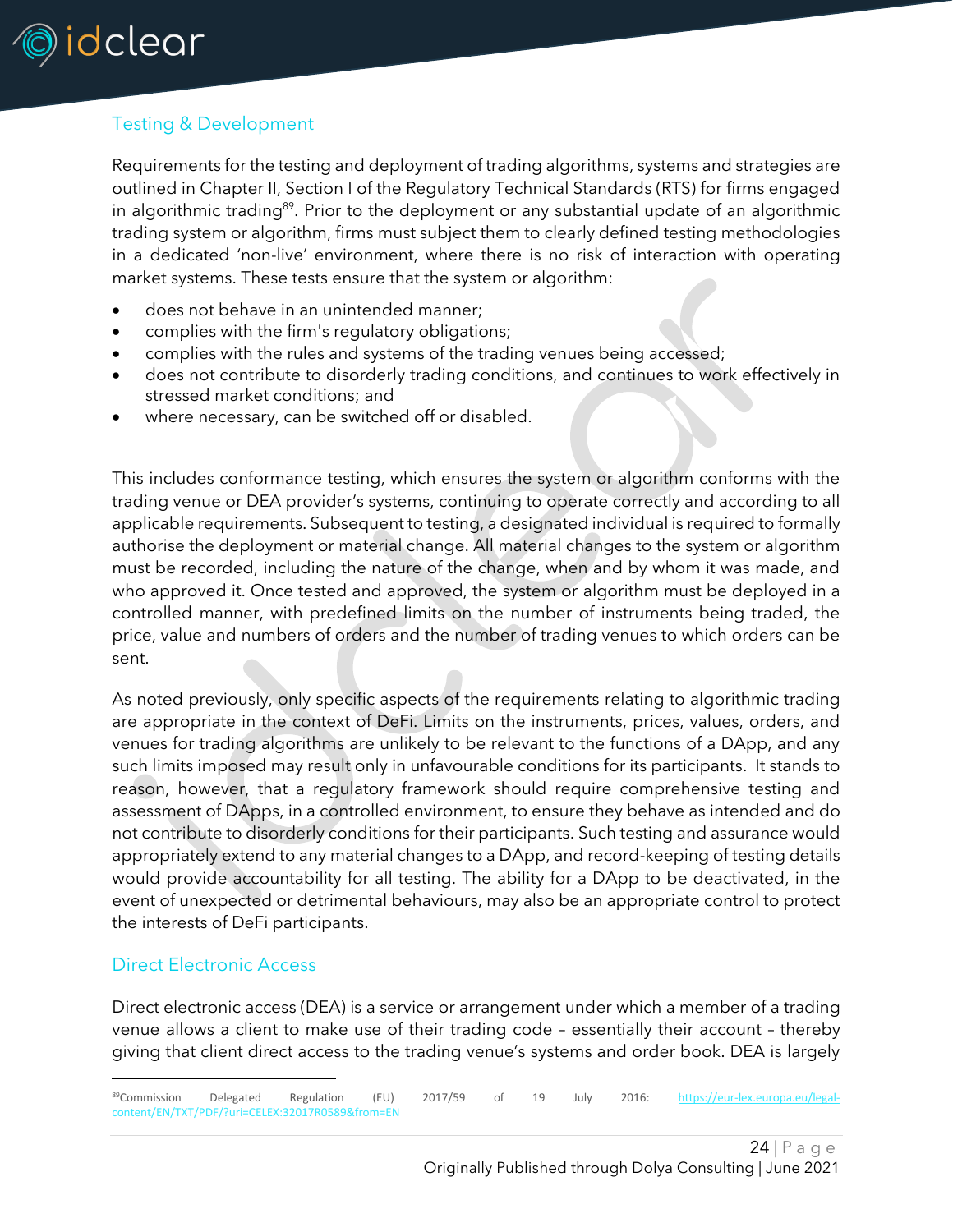

used to facilitate algorithmic trading, primarily HFAT, as it enables the incredibly precise determination of order entry times and the lifetimes of orders. However, under Chapter II of the RTS $90$ , firms that offer DEA remain responsible for the activities of their clients on the trading venue, and must ensure:

- proper assessment and review of the suitability of clients using the service;
- that clients using the service cannot exceed any pre-set trading and credit thresholds;
- that trading by clients using the service is properly monitored; and
- that appropriate risk controls prevent trading that may create risks to the firm itself or that could create or contribute to a disorderly market.

Trading venues that permit DEA must have effective systems, procedures, and arrangements in place to ensure that:

- only appropriately regulated members are permitted to provide DEA;
- appropriate criteria are applied regarding the suitability of those to whom DEA is provided; and
- the DEA provider retains responsibility for the trading activity.

Trading venues must be able to halt trading by those using DEA, separately from the member's other trading activity, and to suspend or terminate the provision of DEA by a member. They must also be able to temporarily halt or constrain trading, and in exceptional cases to cancel, vary or correct transactions. Such powers must be calibrated in a way that takes into account the liquidity of different products, and the nature of the market and its users, to avoid significant disruptions to orderly trading and market conditions.

These requirements may be considered relevant to DeFi insomuch as they apply controls to regulated entities who enable or allow automated trading algorithms to access and influence marketplaces. Accordingly, the assessment of DApps by a regulated entity, who remains accountable for the operation of any DApps they approve, would be an effective approach that would be internationally justifiable and comparable, yet not necessitate the regulation of developers. Again, the potential ability to limit or halt the activity of a DApp under specific circumstances may be an appropriate control. The relevance of concepts such as trading and credit thresholds would be limited to very specific DeFi applications, and would fall within the proper assessment and testing of a DApp by a regulated entity.

## <span id="page-25-0"></span>Key Information Documents (PRIIPs)

A Packaged Retail & Insurance-based Investment Product (PRIIP) is defined as an investment where the amount repayable to a retail investor is subject to fluctuations due to exposure to reference values or the performance of one or more assets that are not being directly purchased. The EU PRIIPS Regulation<sup>91</sup> came into effect in January 2018, and requires anyone 'manufacturing' (i.e., creating) or 'distributing' (i.e., selling on) a PRIIP to provide retail investors

<sup>90</sup> Commission Delegated Regulation (EU) 2017/59 of 19 July 2016)

<sup>91</sup>Regulation (EU) No 1286/2014 of the European Parliament and of the Council of 26 November 2014: [https://eur-lex.europa.eu/legal](https://eur-lex.europa.eu/legal-content/EN/TXT/PDF/?uri=CELEX:32014R1286&from=en)[content/EN/TXT/PDF/?uri=CELEX:32014R1286&from=en](https://eur-lex.europa.eu/legal-content/EN/TXT/PDF/?uri=CELEX:32014R1286&from=en)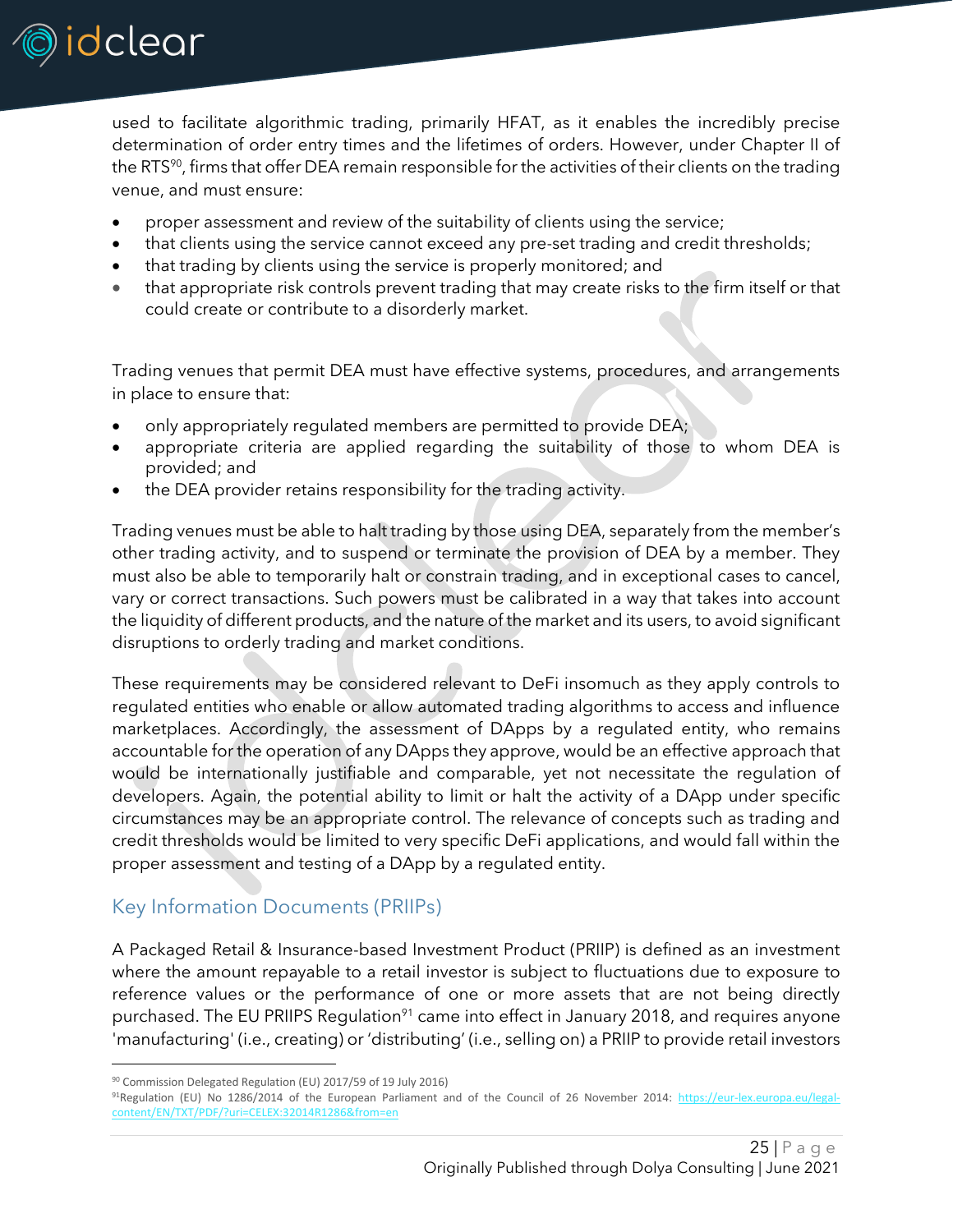

with a Key Information Document (KID), drafted in a standardised format and according to regulatory criteria.

PRIIPs KIDs are an investor protection mechanism, designed to help retail investors understand investment products and how they behave, to enable fair and informed comparisons with other, similar products. The KID is a 3-page document that clearly communicates the nature, risks, costs and potential gains and losses of the relevant investment product in plain, easily understandable wording. It must be provided in the local language of the potential investor, and must be published on the firm's website prior to the product being made available to retail investors.

This is relevant to DeFi in the context of the complexity in understanding the functions and behaviours of a given DApp or DeFi ecosystem for many potential participants. It is understood that many crypto enthusiasts, developers and cypherpunks<sup>92</sup> are equipped with the skills and expertise to interrogate source code and understand the functions and vulnerabilities of a DApp and its smart contracts, whereas the overwhelming majority of current DeFi participants – not to mention the general public whose participation will drive mass adoption – are certainly not. The need to trust and depend upon the veracity of assessments by others, who are mostly anonymous and always unregulated and unaccountable, is not conducive to a fair and functional marketplace.

A regulatory framework should require that the key information required for potential participants to understand the functions and behaviours of DApps is documented, in a clear and consistent format, and made available to potential participants by regulated and accountable parties. Such basic principles of transparency, investor protection and accountability align to the interests of both regulators and DeFi participants, and are necessary to facilitate ongoing, sustainable innovation and mass adoption of DeFi.

## <span id="page-26-0"></span>FATF Recommendations

FATF's Interpretive Note to Recommendation 15 (New Technologies) states that Recommendations 10 to 21 apply to VASPs, encompassing customer due diligence, record keeping, additional measures for Politically Exposed Persons (PEPs), cross-border and domestic transfers, reliance on third parties, internal controls, higher-risk countries, and the reporting of suspicious transactions.

Under Recommendation 10, Customer due diligence, FATF requires the following measures:

- a) Identifying the customer and verifying that customer's identity using reliable, independent source documents, data, or information.
- b) Identifying the beneficial owner, and taking reasonable measures to verify the identity of the beneficial owner, such that the financial institution is satisfied that it knows who the beneficial owner is. For legal persons and arrangements, this should include financial institutions understanding the ownership and control structure of the customer.

<sup>92</sup><https://en.wikipedia.org/wiki/Cypherpunk>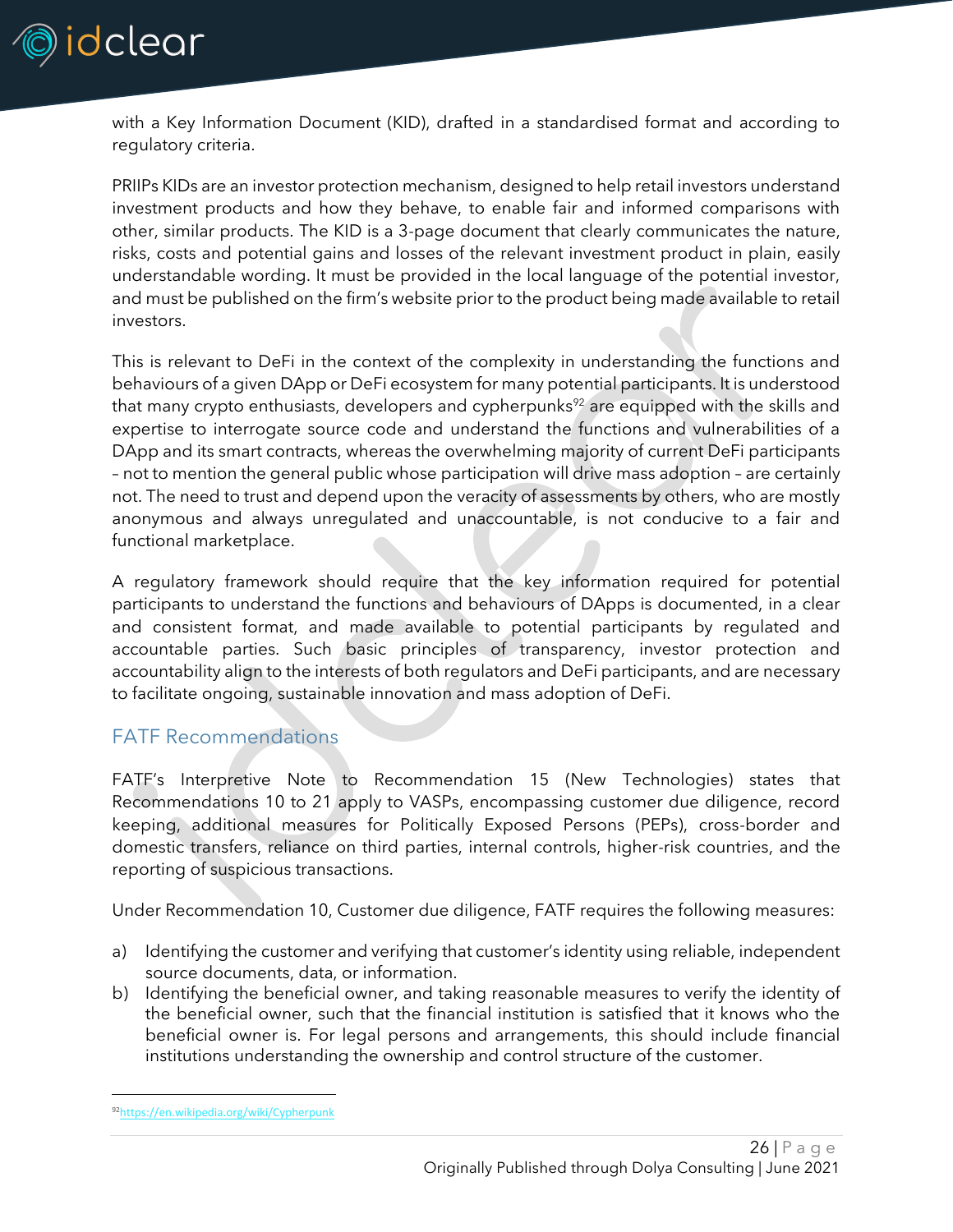

- c) Understanding and, as appropriate, obtaining information on the purpose and intended nature of the business relationship.
- d) Conducting ongoing due diligence on the business relationship and scrutiny of transactions undertaken throughout the course of that relationship to ensure that the transactions being conducted are consistent with the institution's knowledge of the customer, their business and risk profile, including, where necessary, the source of funds.

Under Recommendation 17, Reliance on Third Parties, financial institutions may be permitted to rely on third parties to perform elements of customer due diligence, but such reliance must be limited to measures a) to c) of Recommendation 10, as outlined above, and requires that the financial institution:

- immediately obtain the necessary information concerning the due diligence performed;
- satisfy itself that copies of identification data and other relevant documentation will be made available from the third party when requested and without delay; and
- satisfy itself that the third party is regulated, supervised, or monitored for, and has measures in place for compliance with, due diligence and record-keeping requirements.

Where such reliance is permitted, the ultimate responsibility for due diligence measures remains with the financial institution that is relying on the third party. FATF contrasts 'reliance on third parties' with an outsourcing or agency relationship, however, stating in their Interpretive Note to Recommendation 17 that:

*"the third party will usually have an existing business relationship with the customer, which is independent from the relationship to be formed by the customer with the relying institution, and would apply its own procedures to perform the CDD measures. This can be contrasted with an outsourcing/agency scenario, in which the outsourced entity*  applies the CDD measures on behalf of the delegating financial institution, in *accordance with its procedures, and is subject to the delegating financial institution's control of the effective implementation of those procedures by the outsourced entity".* 

It is evident that neither a third-party reliance, nor an outsourcing/agency approach, would be appropriate to meet the requirements of the FATF Recommendations. As previously noted under '**Error! Reference source not found.**', '**Error! Reference source not found.**', earlier in this document, human intervention and operational processes completely corrupt the DeFi concept and model. A viable and acceptable approach to regulating DeFi must, therefore, enable the application of FATF-compliant AML/CFTP controls, without enforcing these on developers. Such controls must be conducted by an authorised and regulated entity, to ensure accountability and alignment with existing regulatory standards. The corollary is that such an entity would need to be regulated as a financial institution, requiring the determination of an appropriate regulatory category; this should not reasonably be an intractable obstacle, however.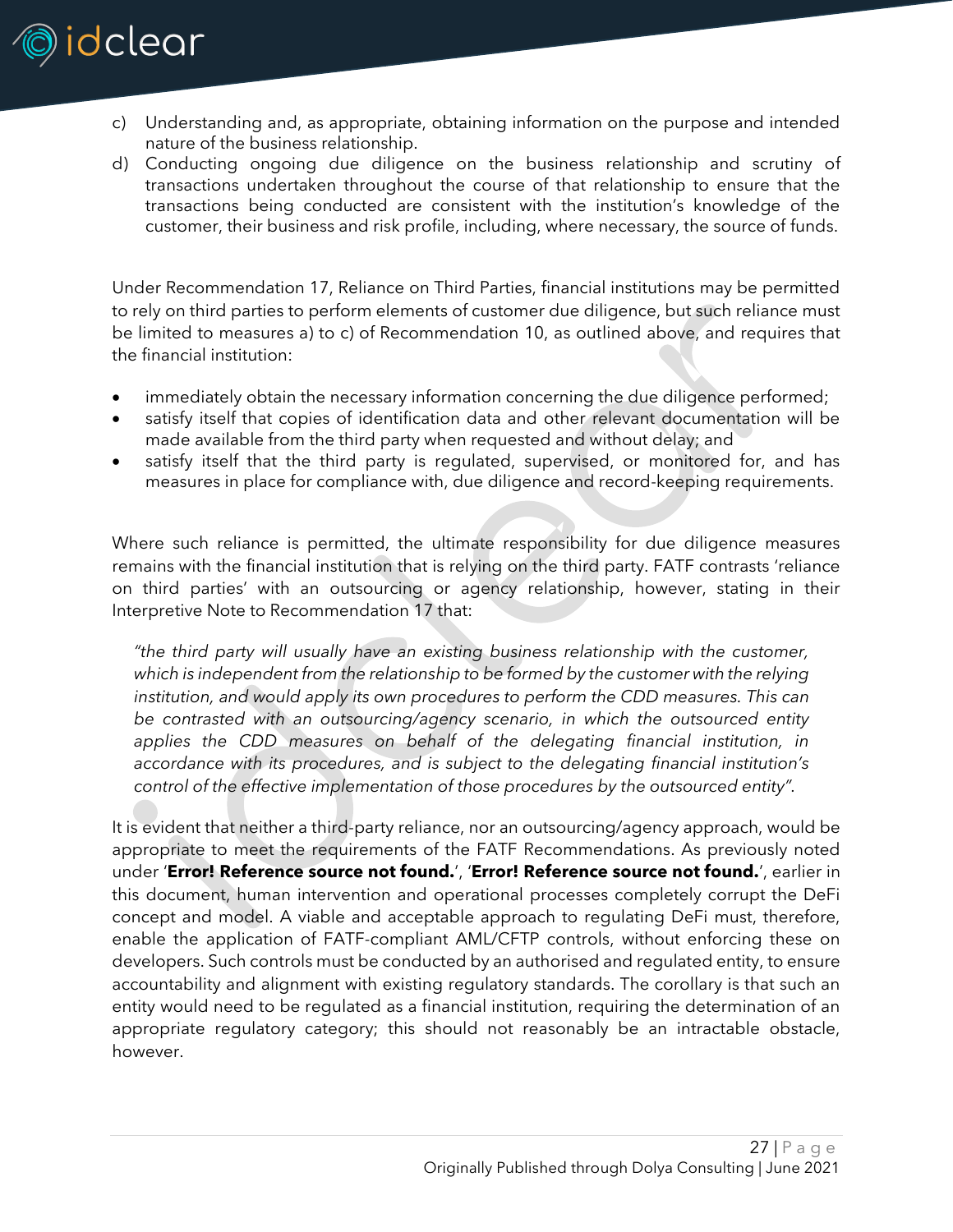

Recommendation 26, Regulation and Supervision of Financial Institutions, states that financial institutions should be subject to adequate regulation and supervision and must effectively implement the FATF Recommendations. The interpretive note to Recommendation 26 describes the risk-based approach, which refers both to the flexibility in how supervisors may choose to allocate their resources to AML/CFT supervision, according to their understanding of the risks; and to the specific process of supervising institutions that themselves apply an AML/CFT risk-based approach. The Introduction to the Recommendations<sup>93</sup>, FATF states:

*"The risk-based approach allows countries, within the framework of the FATF requirements, to adopt a more flexible set of measures, in order to target their resources more effectively and apply preventive measures that are commensurate to the nature of risks, in order to focus their efforts in the most effective way."*

Providing all regulatory control requirements and outcomes can be satisfied, and identified risks mitigated to an equivalent extent as in traditional market structures, the efficient separation of autonomous functionality from regulated manual operations in DeFi is both rational and achievable. Decentralising the legacy functions of a single financial institution, with consistent and appropriate regulatory controls, accountability and oversight for respective activities performed, can be realised without deviating from the FATF Recommendations and intentions.

<sup>93</sup> <https://www.fatf-gafi.org/media/fatf/documents/recommendations/pdfs/FATF%20Recommendations%202012.pdf>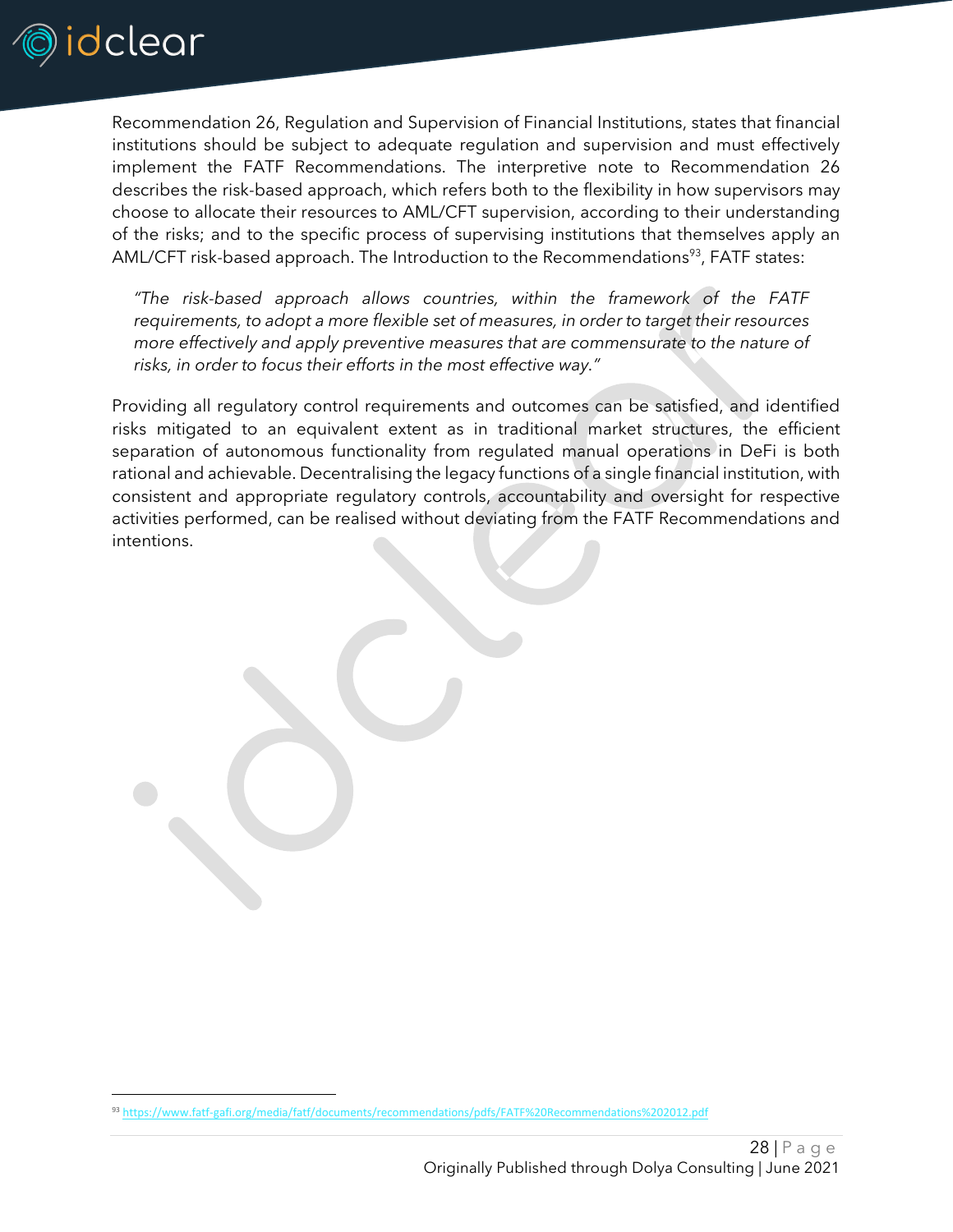

# <span id="page-29-0"></span>**Proposed Solutions**

This section draws from earlier assessments of emerging regulatory challenges, the underlying central objectives, identified relevant precedents, and reflections on appropriate approaches to regulation for DeFi, to outline proposals and concepts that could present a solution to these various complexities and responsibilities.

As noted earlier in this document, aspects of MiCAR and the draft FATF Guidance would restrict DeFi in ways that are neither workable nor enforceable, whilst simultaneously failing to mitigate the potential risks presented. Constructive prohibition of DeFi ecosystems would senselessly criminalise their development, decimating innovation, and forcing residual participants – through want or need of DeFi products or services – to use illegal, stillunregulated, ecosystems. Notably, such an approach and potential outcome is in stark discord with each of the OECD's conclusions on positive regulation for innovation, as summarised earlier under '**Error! Reference source not found.**'. Alternatively, providing a viable and accessible pathway to compliant DeFi environments – in a manner that effectively mitigates risks and cultivates investor protection and confidence – could both fulfil all defensible regulatory objectives, and facilitate the ongoing innovation, growth, and broad adoption of DeFi. Provided with the choice, the majority of people will gravitate towards trustworthy and accountable marketplaces over those that are unregulated and anonymous, generating natural momentum of participants and liquidity towards compliant environments.

The following proposals are intended as an introductory exploration of the concepts presented, as a foundation for discussion and debate; they should therefore be considered neither final nor complete. Numerous outstanding questions and issues would require careful consideration and input from relevant technical experts.

## <span id="page-29-1"></span>Legal Personality

The regulatory intentions of accountability and liability, for compliant DeFi ecosystems and DApps, can be achieved with the introduction of authorised and regulated entities who are responsible for evaluating, testing, documenting and approving DeFi ecosystems and DApps (hereafter referred to as 'DeFi Evaluators'). Providing for accountability and liability concerning AML/CFTP compliance is outlined separately, under '**Error! Reference source not found.**', below.

#### <span id="page-29-2"></span>Regulated DeFi Evaluators

Under this concept, DeFi Evaluators would receive submissions of DApps from developers in order to undergo formal review and approval. This may be considered as somewhat similar to listing processes conducted by regulated financial institutions for financial instruments submitted for listing on a regulated market or stock exchange. Listing requires, inter alia, that due diligence be performed on the instrument's issuer, and the structure and terms of the issuance and all supporting documentation (such as prospectuses) are reviewed to ensure compliance with all applicable regulatory requirements. This well-established process ensures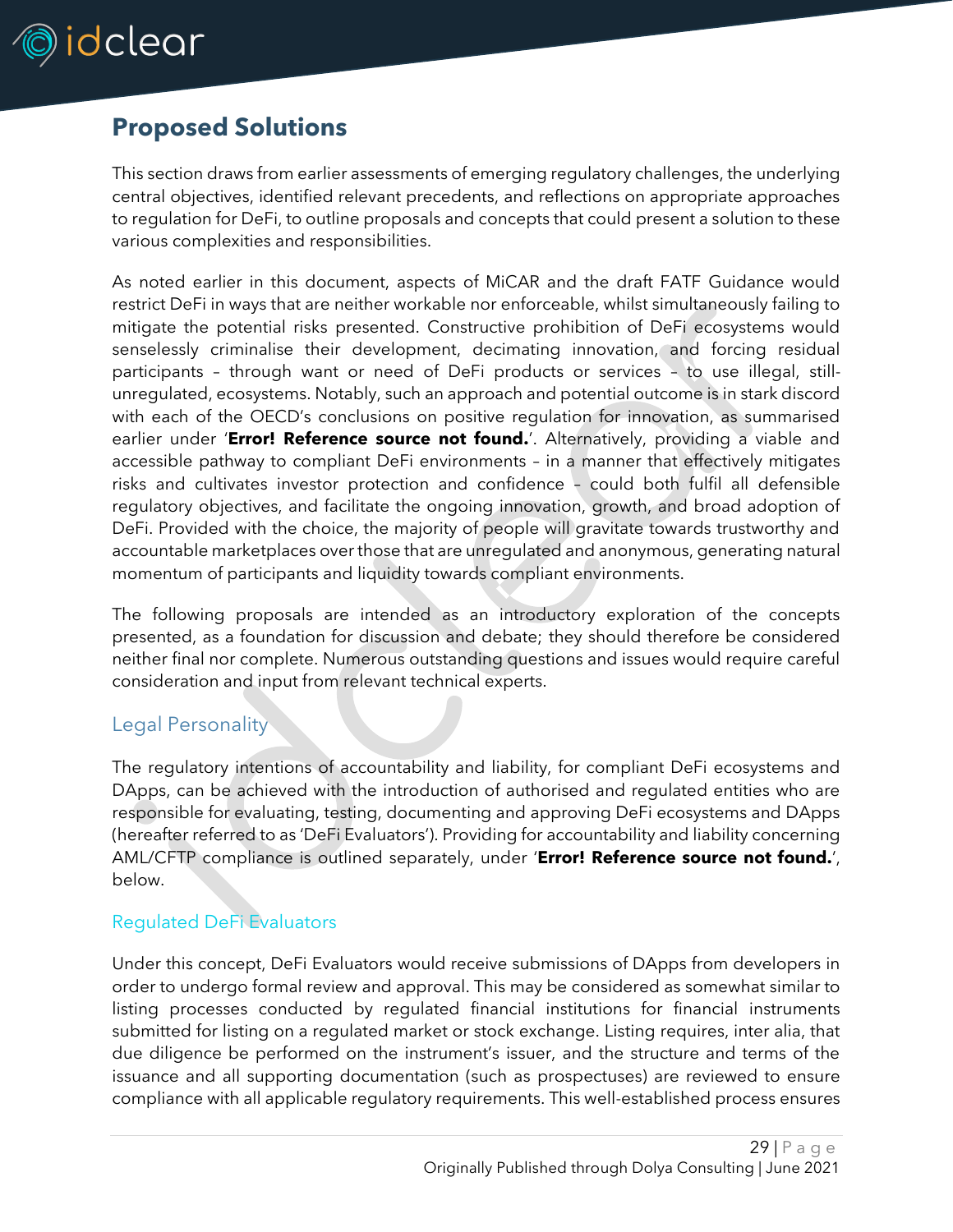

that identifiable regulated parties are accountable for the legitimacy of financial instruments that are admitted to sale to the public.

The DeFi Evaluators would be responsible for conducting comprehensive evaluations, including analysis of the source code<sup>94</sup>, of each DApp and its smart contracts, to identify any issues, vulnerabilities, or flaws. Rigorous testing and assessments should be performed, in a controlled environment, to ensure that the DApp and smart contracts:

- operate in a stable and predictable manner;
- function as stated and intended;
- do not create or contribute to a disorderly or detrimental market environment; and
- cannot be used for any purposes that are contrary to any applicable rules or the fair treatment of its participants.

Full and precise details of all automated functions should be documented in a clear and consistent prescribed format, to provide any participants with the key information required to understand all functions and behaviours. This Key Information Document ('DeFi KID<sup>95'</sup>) should include, but not be limited to:

- all rules regarding the functioning and use of the DApp, such as the calculation of prices or rates;
- levels and distribution of any fees;
- mechanisms of exchange, settlement and/or custody; and
- any eligibility criteria for participants.

Accountable verification of a DApp's compliance with applicable rules may require that DeFi Evaluators ensure the second identified regulatory challenge, **Error! Reference source not found.**, is also satisfied. The envisaged solution for this is outlined separately, below; however, it is recognised that this would require the inclusion, testing and verification of specific additional components in approved DApps, and may necessitate coordination between both regulated parties.

Should there exist any administrative keys, or other ability to modify the DApp or smart contracts in future, the DeFi Evaluators should act as custodians of at least one set of multisignature<sup>96</sup> keys needed to affect any such modifications or events. This would ensure that no changes could be made to the DApp, as tested, and documented by the DeFi Evaluators, without their knowledge and involvement. As necessary, the DeFi Evaluators may therefore undertake further reviews, testing and documentation of any changes, prior to their release or activation. Such controls will be important, both for the DeFi Evaluators – who will be held accountable for the DApp's performance and activities – and for participants, whose assets may be at risk from any issues or compromises.

<sup>94</sup> <https://searchapparchitecture.techtarget.com/definition/source-code>

<sup>95</sup> For regulatory context on this name, see **Error! Reference source not found.**, **Error! Reference source not found.**, earlier in this document. 96 Multi-signature, or 'multisig' refers to a contract that can execute actions only when a predefined number of trusted parties agree to it.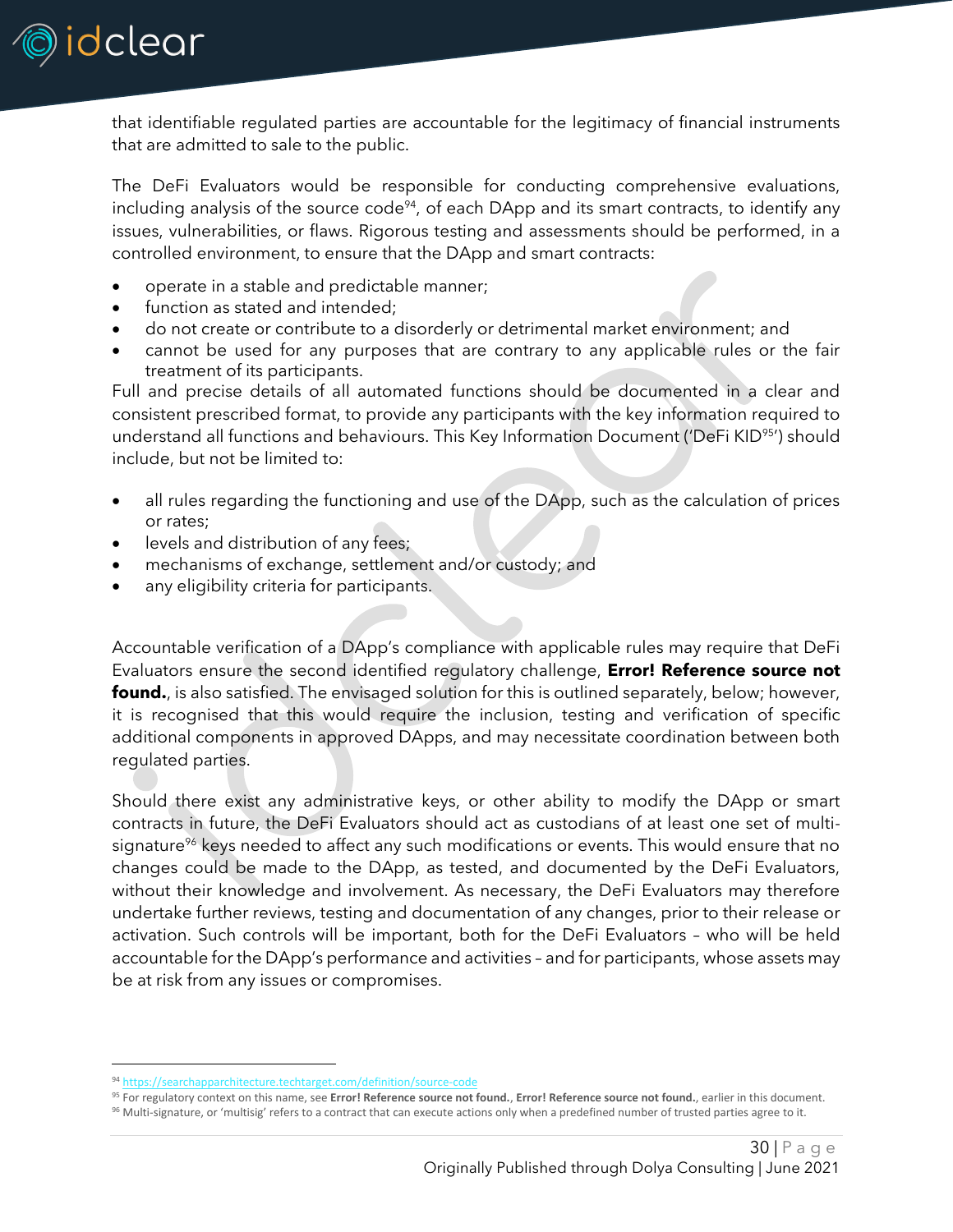

Where a DApp operates on the basis of participant governance – whereby governance proposals are created and voted on by distributed holders of governance tokens<sup>97</sup>, for example –DeFi Evaluators should be responsible for ensuring that:

- any voted changes do not conflict with nor undermine the criteria on which the DApp was tested and verified;
- the developers implement changes in accordance with the votes; and
- any material changes are subject to appropriate reviews, testing and documentation in the DeFi KID.

The possibility that DeFi Evaluators should hold separate 'master' administration keys, with specific and limited functionality, should also be explored. This may enable, for example, the halting of some or all of a DApp's operation in the event of unexpected behaviours or issues, without the need for coordination between multiple parties. Any such abilities on the part of the DeFi Evaluators should be subject to clear and prescriptive regulatory limitations, and the details of any such mechanism should be clearly identified in the DeFi KID.

Requirements for the periodic re-assessment of DApps by DeFi Evaluators should be considered, including the degree to which such requirements should be proportionate to the scale, complexity and volumes of a given DApp, and what ongoing controls may be necessary to ensure market integrity in certain DeFi ecosystems. The combination of periodic reevaluation and automated ongoing risk control mechanisms are inherent in traditional algorithmic and HFAT trading environments. Highly leveraged cryptocurrency trading instruments in both centralised and decentralised marketplaces can lead to similar 'flash-crash' risks as those seen in traditional markets<sup>98</sup>. In light of this, the use and efficacy of automated pricing and execution 'shock absorber' or selective 'kill switch' algorithms, for enhanced market integrity and autonomous risk management, should be assessed both qualitatively and quantitatively. Theoretically, such controls may utilise specialised DeFi 'oracles'<sup>99</sup> - which relay information from non-blockchain data sources to smart contracts within a blockchain ecosystem – to provide relevant, dynamic risk data.

The possibility of establishing minimum requirements for the number of nodes<sup>100</sup> that a DApp must run on, to ensure sufficient decentralisation, resilience, and capacity, should be explored. It may be argued, however, that such limits would need to be proportionate to the value of assets exposed to the DApp, and that increased adoption of a given blockchain will generate a higher volume of nodes. Viable approaches to financing the activities of the DeFi Evaluator and DApp approval process should also be explored; conceptually, certain developers may prefer to fund this directly, or it may alternatively be funded by apportioning an agreed share of the fees or value generated by the DApp to the DeFi Evaluator. It is recognised that receiving

<sup>97</sup> <https://academy.shrimpy.io/post/what-are-governance-tokens>

<sup>98</sup> <https://cryptonews.com/news/flash-crash-post-mortem-overleveraged-crypto-gamblers-did-it-10390.htm>

<sup>99</sup> <https://datafloq.com/read/a-comprehensive-guide-defi-oracles-fundamentals/13081>

<sup>100</sup> <https://101blockchains.com/blockchain-nodes/>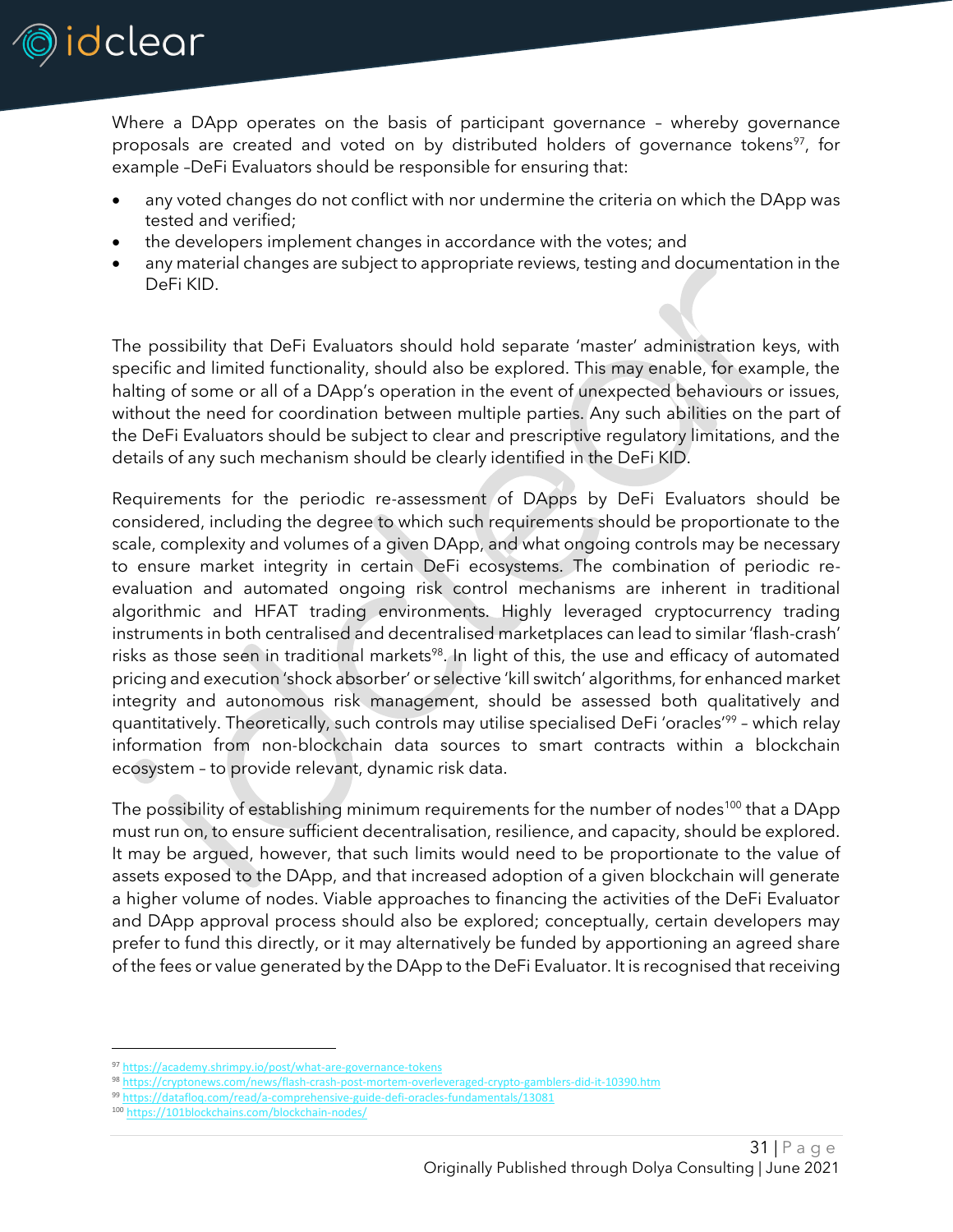

a share of DApp fees may expose DeFi Evaluators to some commercial risk, in addition to potential conflicts of interest, which therefore requires careful consideration.

## <span id="page-32-0"></span>Financial Crime Compliance

The regulatory intentions of applying adequate and effective ongoing AML/CFTP controls within DeFi ecosystems and DApps can be achieved with the introduction of authorised and regulated entities who implement and conduct the relevant regulatory processes on behalf of third parties, including (but not necessarily limited to) DeFi ecosystems and DApps (hereafter referred to as 'AML Infrastructures').

#### <span id="page-32-1"></span>Regulated AML Infrastructure

Under this concept, developers would be able to request the services of an entity that is authorised and regulated to perform all relevant financial crime risk management activities on behalf of third parties, including DApps, and who has the necessary operational infrastructure and capabilities to do so. As with the DeFi Evaluators, proposed above, potential approaches to financing such activities should be explored. The ongoing nature of AML/CFTP requirements and controls may mean that funding via a share of fees or returns generated by the DApp seems practical. As noted with respect to DeFi Evaluators, however, this would give rise to potential risks and conflicts of interest, where an AML Infrastructure may be economically incentivised to maximise numbers of users, at the expense of proper controls.

The AML Infrastructure should be required to conduct due diligence and risk assessments on each DApp, to determine the appropriate controls to apply, and to produce and maintain relevant policies specific to each DApp or DeFi ecosystem served. The AML Infrastructure should have in place sufficient systems and capabilities to perform all necessary screening and monitoring, and to ensure their staff have the understanding, knowledge, and training to adequately manage such activities. Officers of the AML Infrastructure should be subject to approval by the GFSC as Regulated Individuals, to ensure accountability and alignment with existing regulatory standards.

The AML Infrastructure would provide an interface and process by which applicants seeking to participate in a DApp may be onboarded, including the capture, verification and screening of information and documents, in accordance with the relevant AML/CFTP requirements and policies. The eligibility criteria for access to a DApp should be aligned both to relevant laws and any criteria stipulated in the (previously proposed) DeFi KID. The AML Infrastructure would be responsible for managing all ongoing controls, in compliance with all AML/CFTP regulations and guidance, including ongoing monitoring of identities, risks and transactions, the performance of ongoing, incremental, and enhanced due diligence as required, and the preparation and submission of necessary reports to regulatory and legal authorities. The AML Infrastructure would also be responsible for satisfying all requirements related to the FATF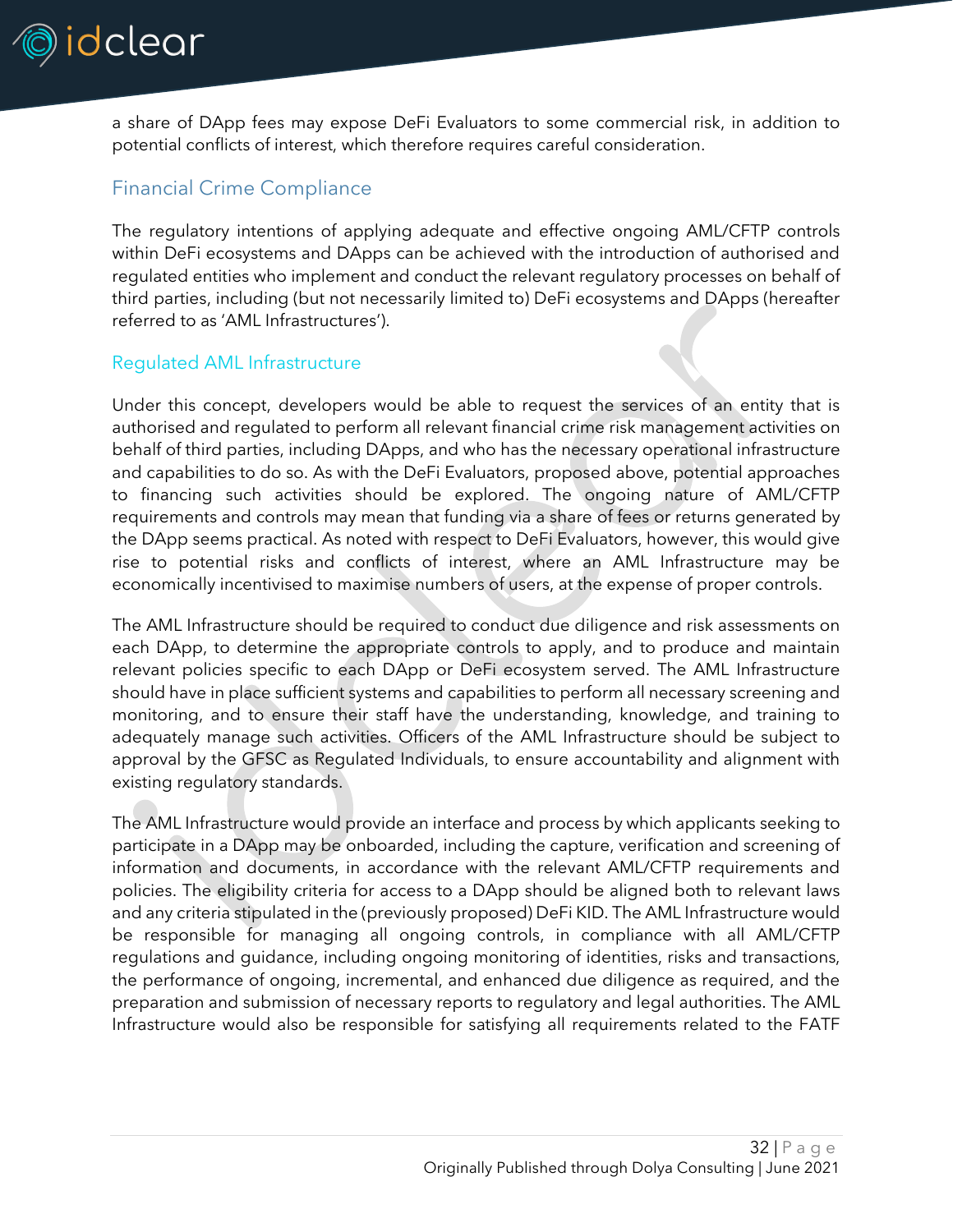

Travel Rule<sup>101</sup>, although much of this could be internalised by such an infrastructure, diminishing the need for data transmission.

It will be important, when seeking to realise the potential societal benefits DeFi offers, to restrict the perpetuation of financial exclusion and unjust barriers to entry, as referenced earlier under '**Error! Reference source not found.**'. AML Infrastructures should, therefore, be required to implement meaningful measures that facilitate financial inclusion and avoid exclusionary derisking<sup>102</sup>. This must be achieved in ways that do not undermine the integrity of financial crime risk management, but which nonetheless provide equitable access to DeFi products and services.

In order to protect the personal data of applicants and participants, the AML Infrastructure should be subject to strict systems, cybersecurity, and physical security regulatory requirements, as required for DLT Providers under the Gibraltar DLT Framework<sup>103</sup>. Conceptually, participation in a DApp by eligible and verified applicants could be enabled by the issuance of non-transferrable<sup>104</sup>, non-fungible<sup>105</sup> tokens ('NTNFTs') by the AML Infrastructure to the relevant wallets of each verified participant. Such an NTNFT would enable the AML Infrastructure to link the wallet and activities to the relevant participant, without their personal data or identity being exposed to the DApp or any of its other participants. Once a party has been onboarded by the AML Infrastructure, they should be able to access additional DApps using the same issuance mechanism, without necessarily requiring a repeated onboarding process.

It is noted that, under this proposal, each DApp would be required to encode specific controls to prohibit participation by wallets not containing such an NTNFT, and that the integrity of such controls would be of vital importance to the management of financial crime risks. The potential need for supplementary forms of verification between DApps and AML Infrastructures should be explored, such as additional layers of authentication, to mitigate any risks of fraudulent or hacked tokens bypassing these controls. As previously noted under '**Error! Reference source**  not found.', above, such components would need to be included in the testing, verification, and documentation of the DApp.

#### <span id="page-33-0"></span>**Developers**

The express intent of these proposals is to satisfy the aims and objectives of regulators with respect to financial systems and markets, whilst enabling DeFi developers and innovators to remain outside of the regulatory perimeter. The necessity for and, if relevant, the appropriate extent of AML/CFTP due diligence to which developers of DApps should be subject, however, must be considered.

<sup>101</sup> See '**Error! Reference source not found.**', earlier in this document.

<sup>102</sup> <https://www.worldbank.org/en/topic/financialsector/brief/de-risking-in-the-financial-sector>

<sup>103</sup> See '**Error! Reference source not found.**', earlier in this document.

<sup>104</sup> <https://medium.com/@cryptolions/introducing-non-transferable-tokens-ntts-2f1a532bf170>

<sup>105</sup> [https://en.wikipedia.org/wiki/Non-fungible\\_token](https://en.wikipedia.org/wiki/Non-fungible_token)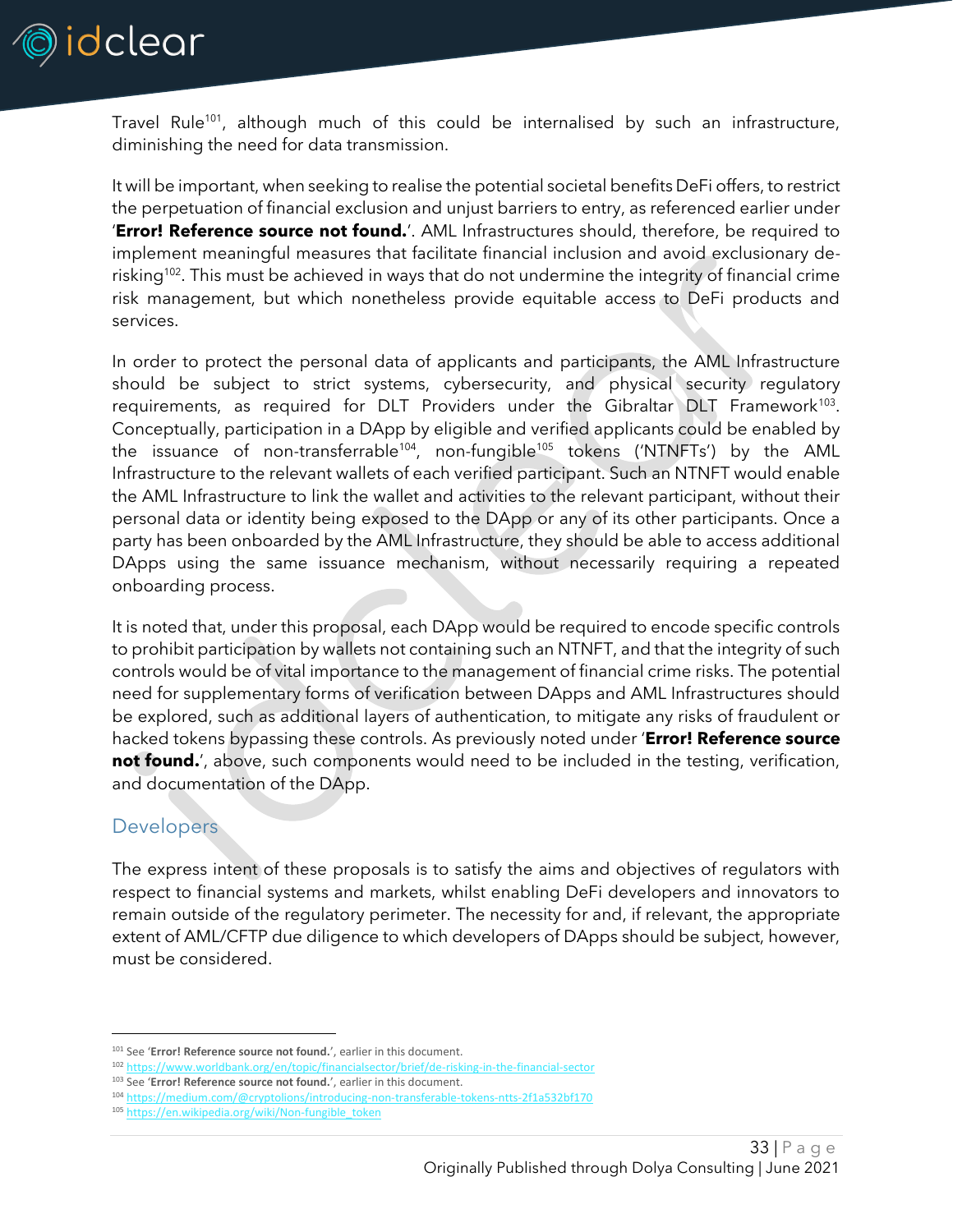

Whilst the solutions proposed above would substantially mitigate risks of compliant DeFi solutions being used to commit fraud or theft, or to launder the proceeds of crime, there remains an inherent risk that DApps might be developed by parties who are subject to sanctions or engaged in terrorism or proliferation financing. Consequently, screening for connections to these activities should be conducted as a minimum. Whether such screening should be conducted by the DeFi Evaluator, by the AML Infrastructure, or both parties together, should be explored.